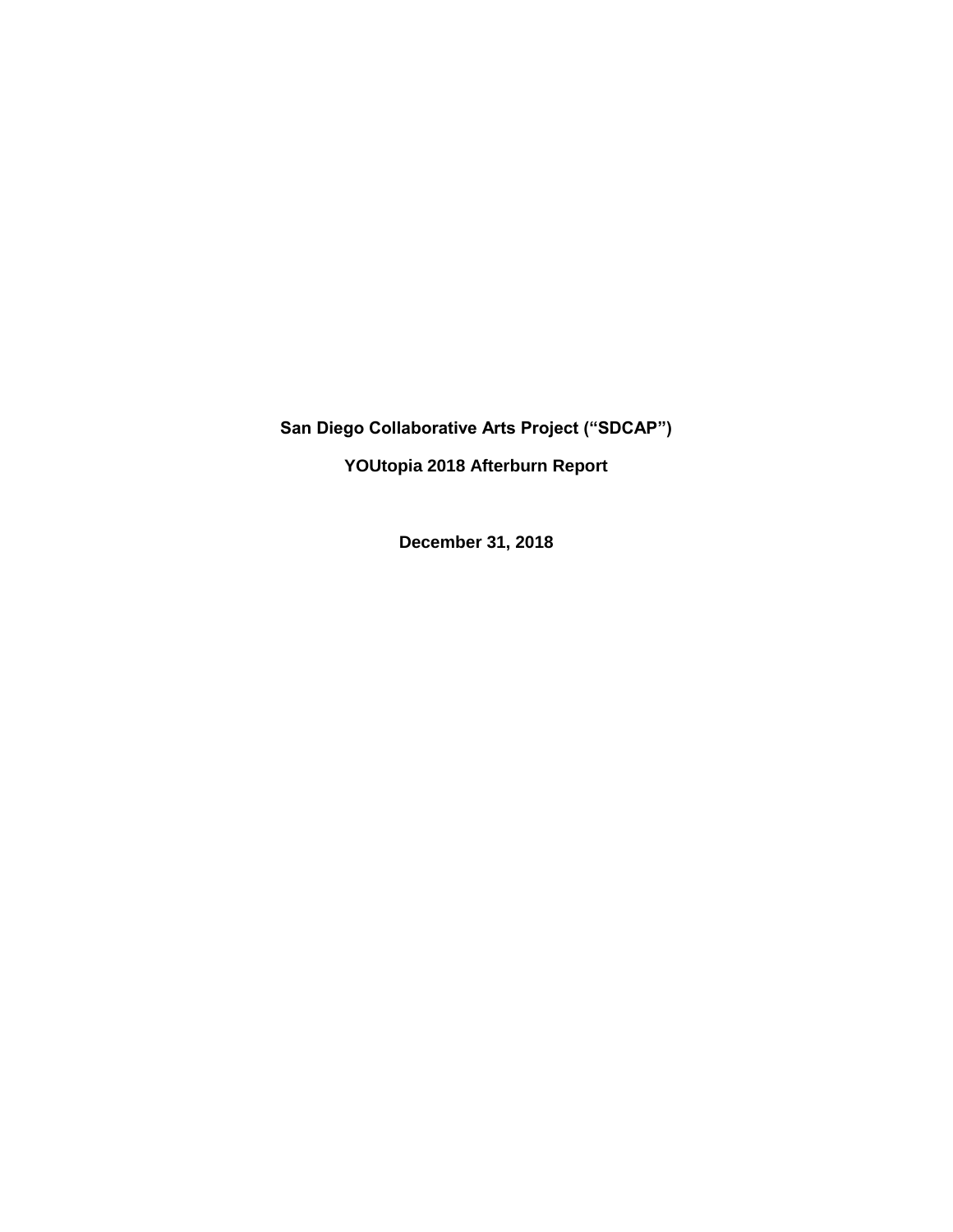| San Diego Collaborative Arts Project ("SDCAP") YOUtopia 2018 Afterburn Report |  |
|-------------------------------------------------------------------------------|--|
|                                                                               |  |
|                                                                               |  |
|                                                                               |  |
|                                                                               |  |
|                                                                               |  |
|                                                                               |  |
|                                                                               |  |
|                                                                               |  |
|                                                                               |  |
|                                                                               |  |
|                                                                               |  |
|                                                                               |  |
|                                                                               |  |
|                                                                               |  |
|                                                                               |  |
|                                                                               |  |
|                                                                               |  |
|                                                                               |  |
|                                                                               |  |
|                                                                               |  |
|                                                                               |  |
|                                                                               |  |
|                                                                               |  |
|                                                                               |  |
|                                                                               |  |
|                                                                               |  |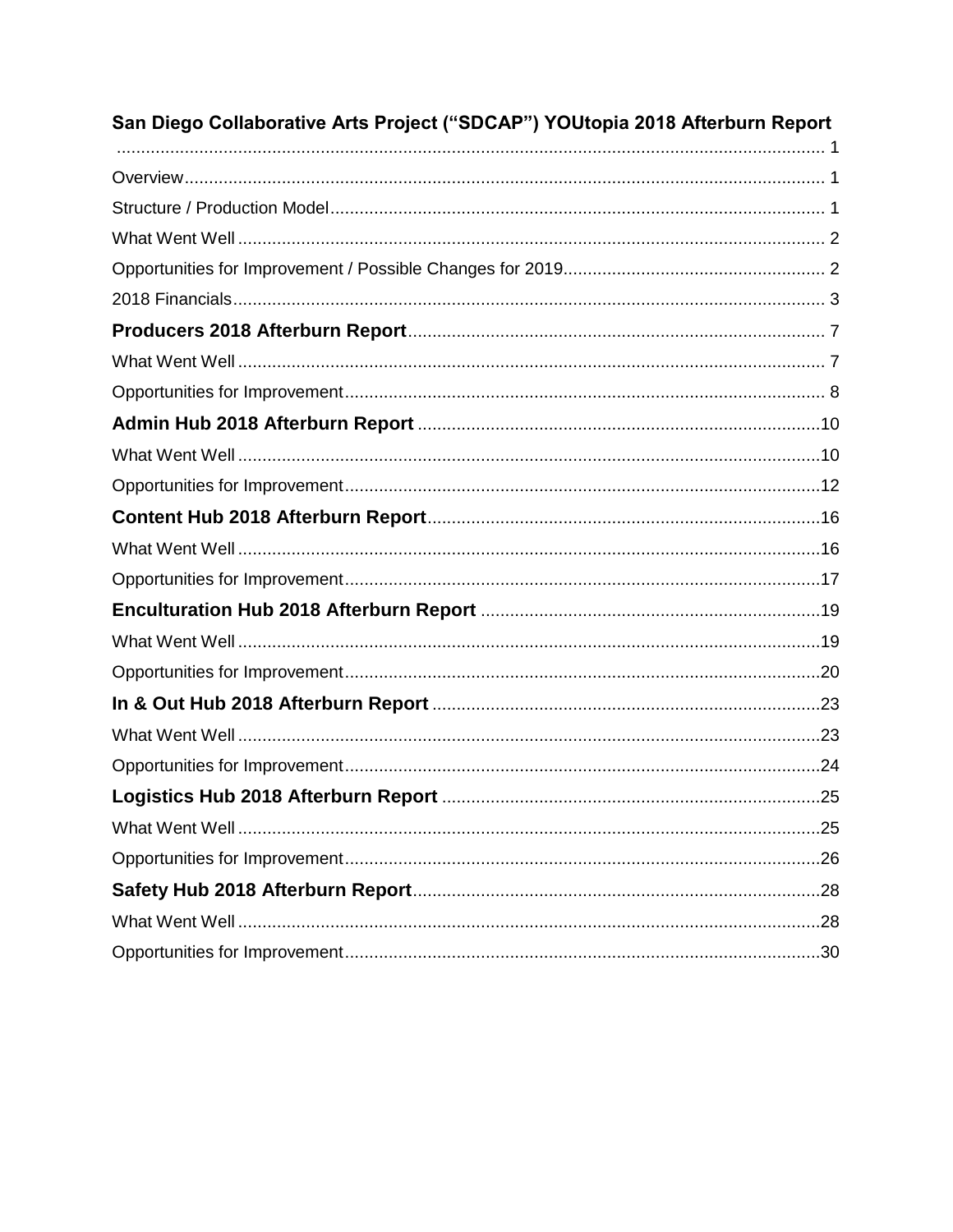## **San Diego Collaborative Arts Project ("SDCAP") YOUtopia 2018 Afterburn Report**

<span id="page-2-0"></span>The purpose of this report is to share with BMorg and other regionals about what we've been up to regarding SDCAP's oversight of YOUtopia. As background, YOUtopia is a 4-day Regional Burn held the 3rd weekend in October (10/18/18 - 10/20/18) at the La Jolla Indian Campground about an hour from San Diego, CA. YOUtopia is a 10 Principles event administered by SDCAP, a 501(c)(3). This year, 3,237 people attended YOUtopia, including our Production Team, On-Site Volunteers, and Participants. This is the largest population the event has ever seen and we have reached capacity at our current location.

While the Production Team's Afterburn Report is of utmost importance, this gives us an opportunity to share with other managing entities what we tried, what worked, what flopped, and what we might try next. We've noticed that most Afterburn Reports (including our past reports) tend to be pretty flowery and start with "the event was awesome!". While that may be true we don't believe it is always 100% accurate and precludes us and others from learning from both our successes and failures. That said, without further ado…

#### **Overview**

<span id="page-2-1"></span>YOUtopia 2018 happened! Some say, "It was the best YOUtopia ever!" Some say, "It was the worst YOUtopia ever!" Some say, "It was meh." Most people didn't say anything because getting people to fill out feedback forms is like pulling teeth (without anesthetic). From SDCAP's perspective, we achieved our financial goals, but did so at the expense of a few key segments of our local community. We changed a lot of things this year and some of those changes were wellreceived whereas others were really polarizing.

## **Structure / Production Model**

<span id="page-2-2"></span>Typically, YOUtopia is organized and staffed by nearly 500 volunteers. Historically, we've had 2 Co-Producers, approximately 10-12 Hub Leads, approximately 45-50 Department Leads, and 400+ on-site volunteers.

In 2017, as an attempt to curb a perennial problem of volunteers not showing up to their shifts onsite, we changed the volunteer discount ticket structure and granted the discounted ticket only to volunteers 'in good standing' for the previous year (2016) as long as they volunteered again in 2017. We continued that practice this year (volunteers in good standing for 2016 and 2017 were eligible for a discounted ticket as long as they also volunteered in 2018). Additionally, in conjunction with the volunteer ticket structure for volunteers in good standing, first year volunteers in 2017 and 2018 were asked to pay a full priced ticket. However, if they did a good job (showed up for shifts, etc.) they would be eligible for a discounted volunteer ticket the following year (as long as they volunteered again).

As it turns out, we experienced difficulty in recruiting volunteers this year and our attempts to avoid the flake factor didn't work. Additionally, we had some attrition within our Leads Team. Overall for 2018, we wound up short by about 100 people and this resulted in higher-than-usual anxiety in the days and weeks leading up to the event. Before and during the event, Volunteers at all levels worked much longer and harder than anticipated. We know this sort of thing is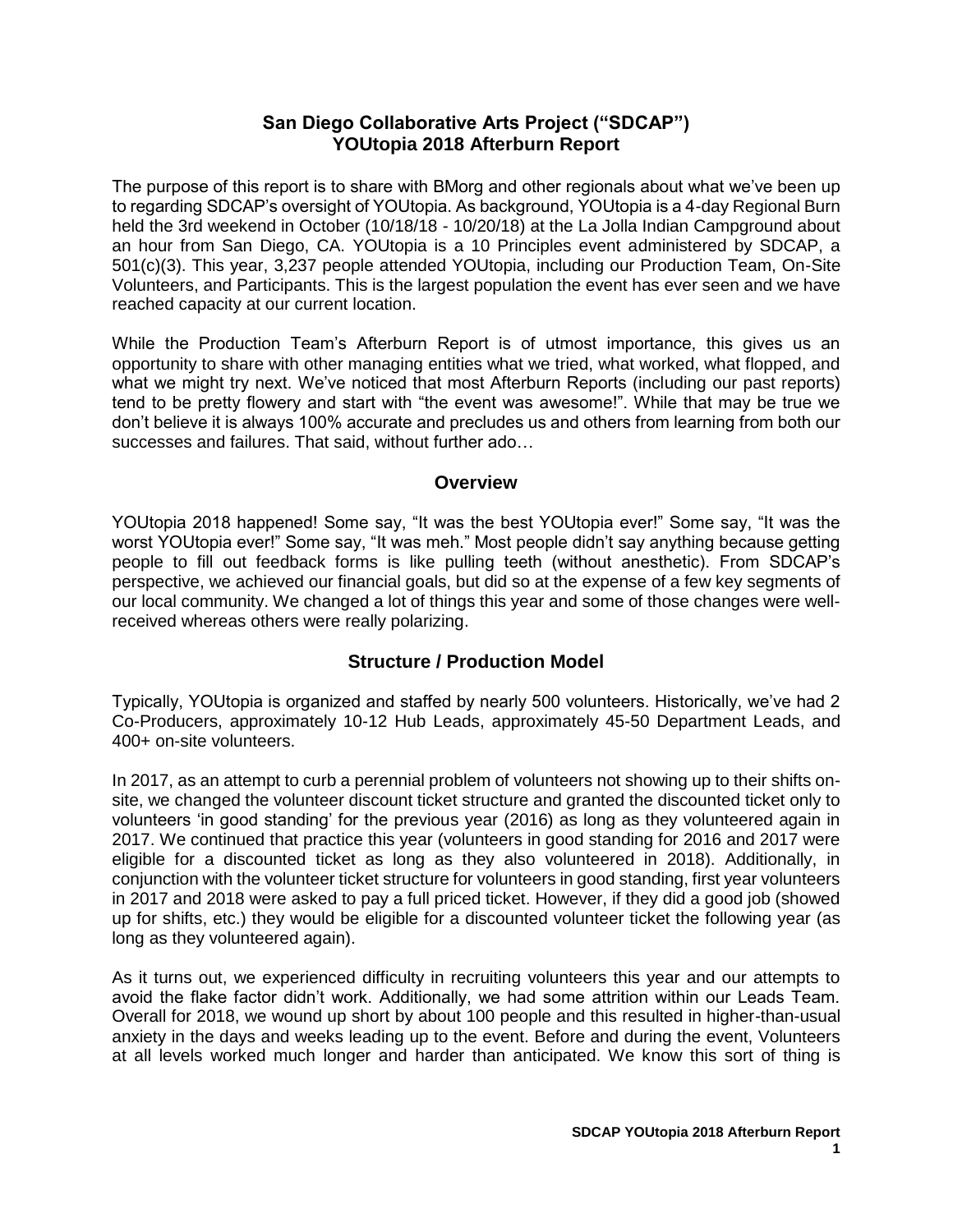common at burns, where a small percentage of people do most of the work, but this year was more than usual in our experience.

Going forward, while not completely fleshed out, we will likely err on the side of volunteer recruitment / discount tickets being structured differently. We are looking at better ways to encourage volunteers to participate and complete their shifts (i.e. fewer hours required, etc.)

While we were looking at ideas to better manage the event and encourage volunteer participation, we noticed that we're one of the few regionals that uses an "Event Producer" model. As such, we've done a bunch of research and have decided we are scrapping this model for a new model in 2020, with 2019 being a transition year. The main reason being we simply have too few folks working way too hard and each year results in increasing amounts of burnout and dissatisfaction. We want to fix that!

## **What Went Well**

- <span id="page-3-0"></span>1. Ticket Sales: We came the closest to selling out that we ever have since we increased our population cap a few years ago. We sold 92.49% of all available admission tickets (excluding RV tickets (100% sold), car camping tickets (100% sold) and parking tickets). Because of the changes we'll discuss below, we weren't sure if that was going to happen (we never are) and were pleasantly surprised.
- 2. No More Tiers: Historically, YOUtopia has used a 3-tiered ticketing system in which all 3 tiers went on sale at the same time and participants were encouraged to purchase at the highest tier they could afford. In 2017, Tier 1 sold out in roughly 2 hours and Tier 2 in a couple of days. Tier 3 sold well but there were tickets available at the Gate. The tiered system invariably led to people complaining that it gave an unfair advantage to people who were able to be at a computer at the exact time tickets went on sale. Due to the rapid sell out of T1 and T2 in 2017, there was a larger outcry than normal to rid ourselves of the tiered system to make it fair to all.

After much discussion, since SDCAP met the financial goals in 2017, in collaboration with the 2018 Co-Producers, we collectively decided to roll the dice and changed the ticket structure to a single price for GA tickets. Due to increased production costs all around, 2018 GA tickets wound up being 6.5% / \$10 more than 2017 Tier 2 tickets. Depending on how you slice the numbers, it was an increase of 11.57% / \$23.35 increase over the average GA ticket in 2017. There was an (expected) outcry from some in the community, but overall the change was well-received. It probably helped that we published a blog post explaining the financials in more depth, illustrating how the flattening of the ticket tiers was not actually that dramatic for most GA purchasers. In the end, we sold more GA tickets this year than last year.

## **Opportunities for Improvement / Possible Changes for 2019**

<span id="page-3-1"></span>1. Volunteers: For the 2019 production cycle, we are taking a deep dive into the volunteer recruitment and discount ticket structure. We fully intend on making changes to the discounted ticket structure. The hope is that, with changes, the recruitment level will increase and we'll have better engagement in 2019.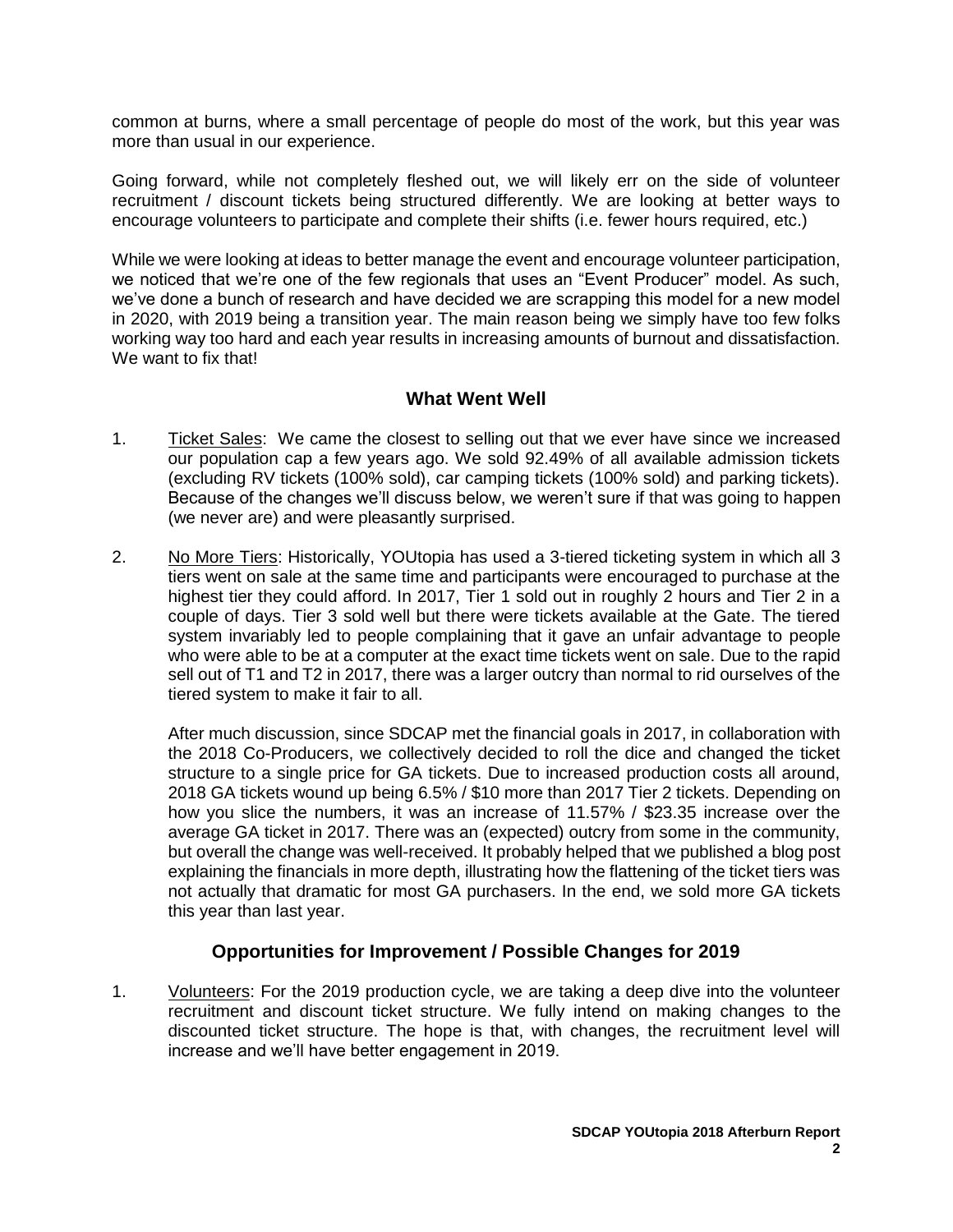- 2. Leads Retention: Attrition is a real thing and has been throughout the history of the event. In addition to looking at the volunteer ticket structure, we're going to also look at the leads ticketing structure. Furthermore, we're going to evaluate overall volunteer appreciation and how it's demonstrated.
- 3. Communication: Communication channels were a real issue this year. As a result, we've already begun re-organizing how SDCAP communicates with the SD Burning Man community. Part of the plan is to evaluate and fully utilize all channels available to us, in addition to adding someone from the Board to be a communication person in collaboration with community members that have raised their hands.

## **2018 Financials**

<span id="page-4-0"></span>As of this report, we have recognized all but 1% in budgeted costs for YOUtopia 2018. We are still waiting on some unbudgeted costs to be submitted by the Production Team. While these numbers are mostly accurate, there may be some small changes once all costs are accounted for and our accountant completes a full audit.

| <b>Total Income</b>                                         | \$546,630.10 |
|-------------------------------------------------------------|--------------|
| <b>Total Expenses</b>                                       | \$371,611.84 |
| <b>Art Grants</b>                                           | \$79,424.02  |
| <b>Land Contracts</b>                                       | \$68,740.00  |
| Equipment: Contracted Services (Power, Heavy Equip, Portos) | \$40,803.92  |
| Equipment: Owned/Replaced                                   | \$22,960.37  |
| Equipment: Transportation                                   | \$34,065.45  |
| Commissary                                                  | \$32,004.64  |
| Security (Security, Medical, etc.)                          | \$52,267.50  |
| Overhead (Insurance, Printing, IT, etc.)                    | \$39,345.94  |
| <b>Total Proceeds</b>                                       | \$177,342.92 |

While the raw SDCAP financials (YOUtopia & SDCAP Budgets) are available [here,](http://www.sdcap.org/home/financial-information/) it can be a little tough to make sense of them. The goal of the following information is to help explain where the money goes for YOUtopia.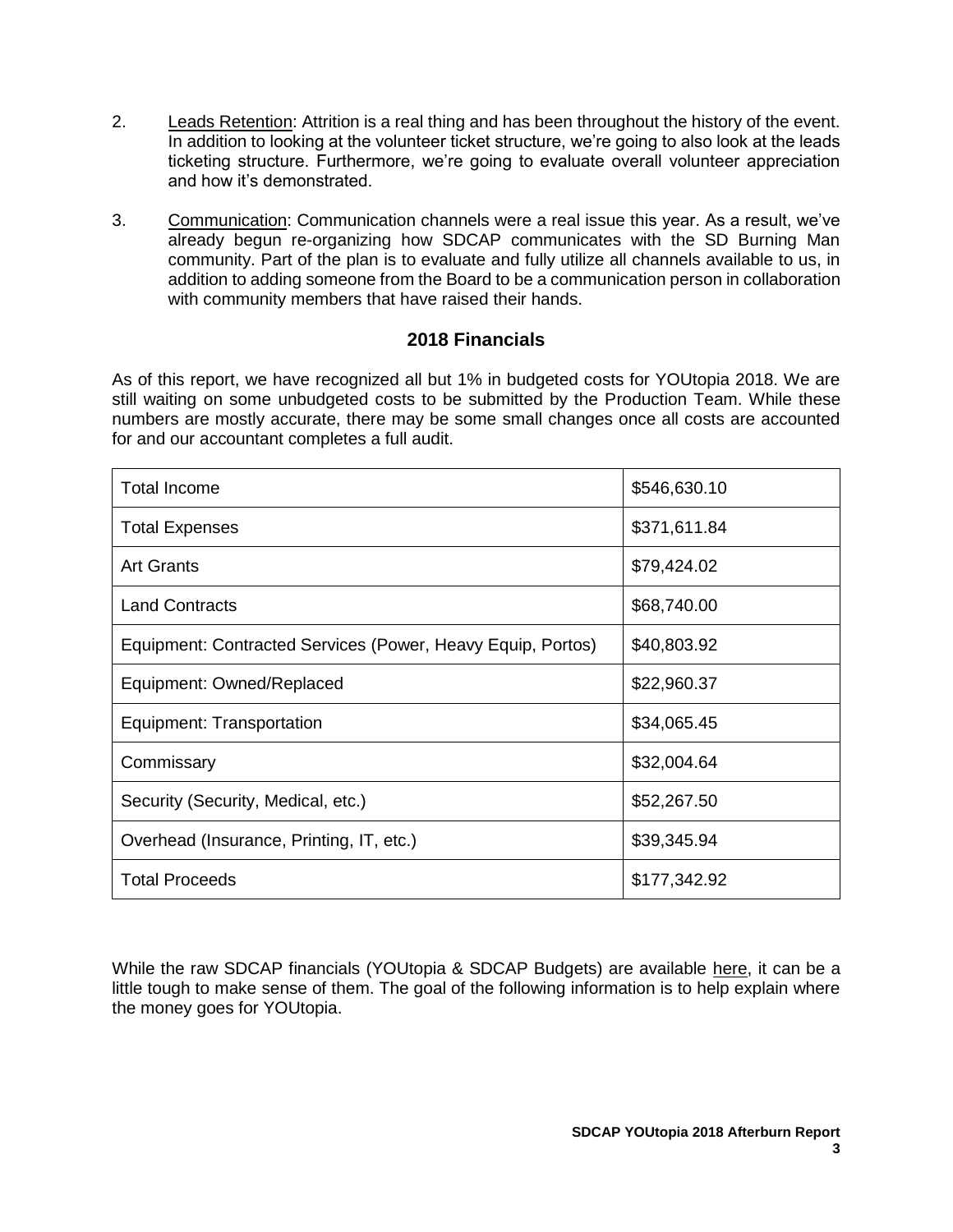First, YOUtopia population (This includes GA tickets, artist / volunteer / scholarship tickets, car camping & RV tickets):



Total Tickets Sold by Year

#### And the revenue and costs:

![](_page_5_Figure_4.jpeg)

#### **SDCAP YOUtopia 2018 Afterburn Report 4**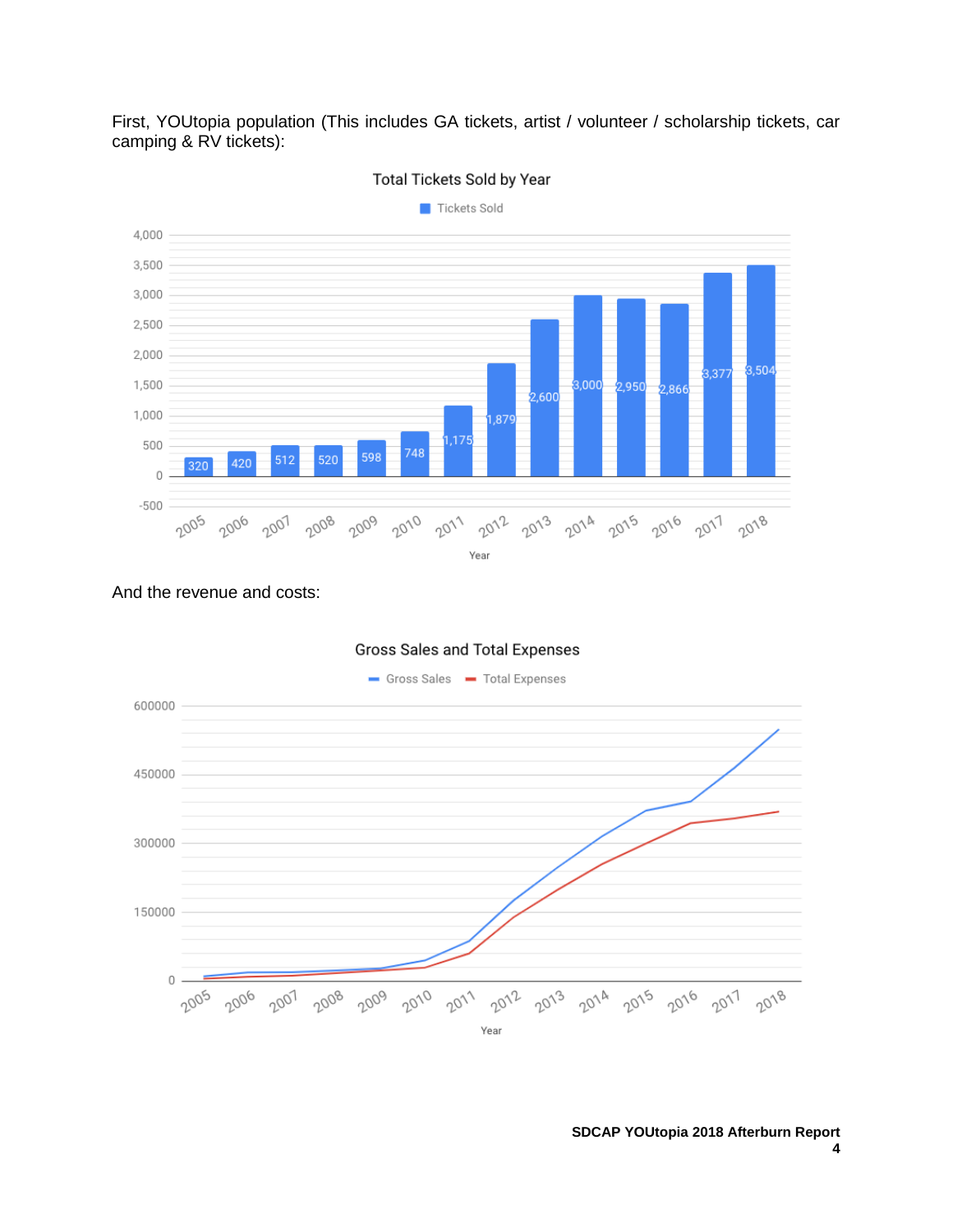One of the most common questions we get is how ticket prices have changed over the years. Unfortunately, we haven't been able to locate the records from before the 501c3 transition in 2012, but we can look at the average revenue per participant. This includes tiered tickets, artist / volunteer / scholarship tickets, coffee and ice sales, parking, car camping, RVs, and donations.

![](_page_6_Figure_1.jpeg)

Average Cost per Attendee by Year

So where does the money go? Like we said, we only have detailed records for 2012 to present.

![](_page_6_Figure_4.jpeg)

YOUtopia Expenditure per Ticket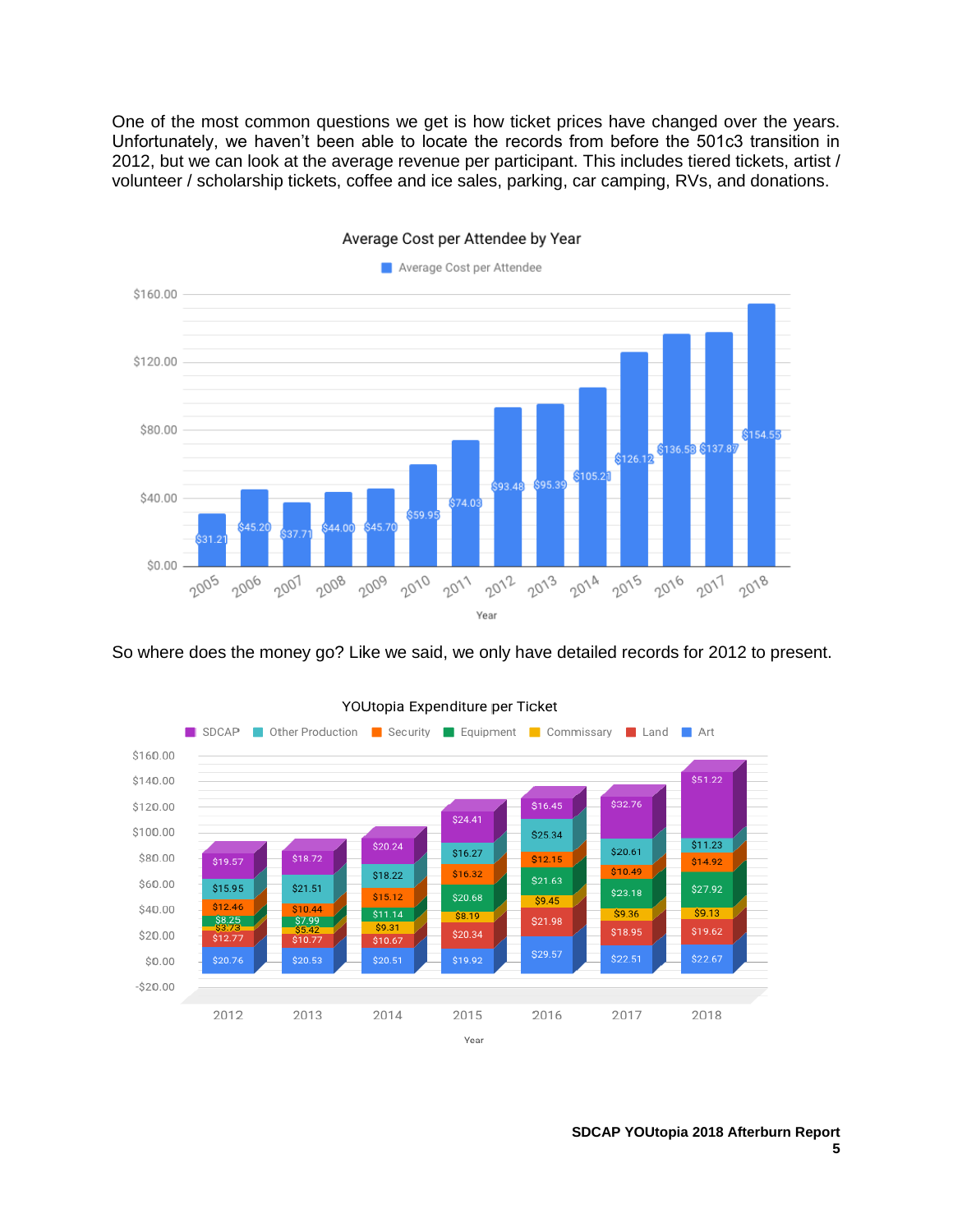Let's go through the categories and explain what they are:

- 1. Art: The single largest expense most years is direct cash support to artists to bring art to YOUtopia. In addition, YOUtopia provides art support with power, equipment rental, and sometimes even help from volunteers.
- 2. Land: This includes the rental of the entire La Jolla Indian Reservation Campground as well as the nearby racetrack we use as a parking lot. This expense jumped dramatically in 2015, again in 2018, and is expected to fluctuate based on population in future years.
- 3. Commissary: Fed volunteers are happy volunteers. Volunteers for the event are fed once per shift worked, as a gesture of gratitude for their work. It is worth noting that all volunteers buy tickets to YOUtopia, though some at reduced prices.
- 4. Equipment: This is rental fees for generators, heavy equipment, vehicles, radios, toilets, cones and odds and ends. More than half of the cost is power, which is almost all for camps and art projects rather than YOUtopia infrastructure. In 2018 we were able to purchase a fire suppression unit to help mitigate on of the biggest risks to safety during the event.
- 5. Security: YOUtopia contracts with a private security company. This number includes medical some years and not others due to difference in record keeping, which is part of why it changes so much.
- 6. Other Production: This is all of the other expenses involved in running YOUtopia. Large line items in 2018 included ice, insurance, safety training, schwag for volunteers, volunteer mileage, department expenses, and consumables. This fluctuates compared to previous years due to varying times of replacement costs of existing infrastructure.
- 7. SDCAP: SDCAP's two main projects are YOUtopia, the San Diego Regional Burning Man event and [CoLab,](http://www.sdcolab.org/) a meeting, art build warehouse, and YOUtopia production storage in Mission Valley. SDCAP also offers year-round funding opportunities for collaborative art and civic engagement up to \$35k. After art grants, the largest expense is CoLab which currently costs about \$30,000 per year to operate and provides free access to tools (laser cutter, CNC router, etc.) and free build space to art projects. Other large expenses annually include volunteer training, accounting, and securing funds for rainy days (expenses related to YOUtopia cancellation, liability claims, etc.) or opportunities that may come up with little notice (tool acquisition, new site for CoLab, land purchase for YOUtopia, etc.). To see our current plans, view the [SDCAP FY19 budget.](https://drive.google.com/file/d/1CaLVFr4-NaZMnF0QLdvjZVhvP3qC0wyu/view)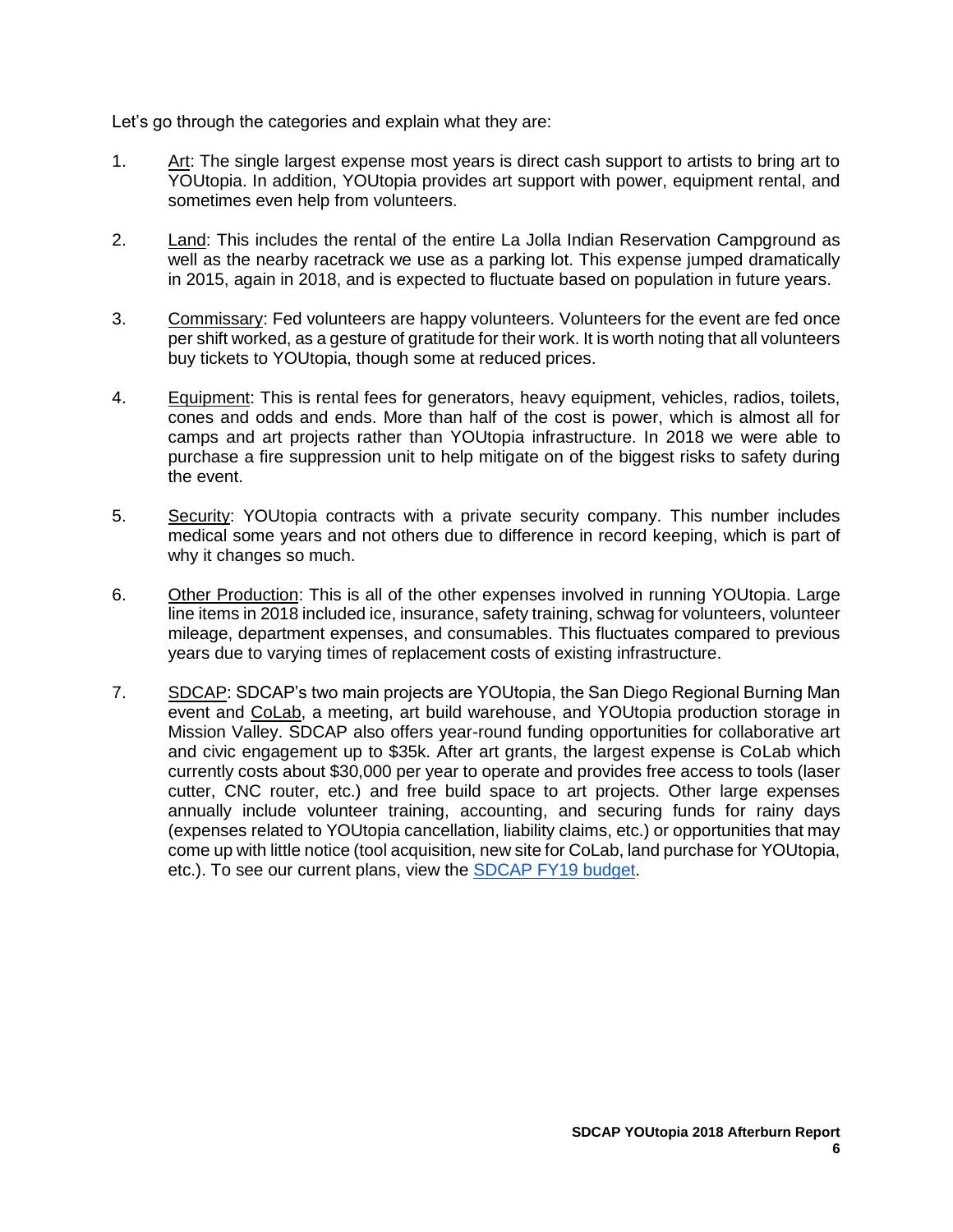## **Producers 2018 Afterburn Report**

<span id="page-8-0"></span>**Producers Mission**: The Producers are tasked with the selection of the Hub Leads and Leads for the event, with providing guidance and oversight to the Leads team, coordinating with the SDCAP Board of Directors, being the point of contact for interactions and negotiations with the La Jolla Band of Luiseño Indian Tribal Council and staff, signing contracts and maintain, creating and maintaining the budget in order to provide a stable platform for the community to create YOUtopia.

#### **Producers**: Meg King and Raul Barajas

**Production Structure**: In 2018 there were 6 Production Hubs (Admin, Content, Enculturation, In and Out, Logistics, and Safety) encompassing 26 departments. The duties of each Hub and its departments are outlined in the individual Hub Afterburn Reports to follow.

#### **What Went Well**

- <span id="page-8-1"></span>1. Volunteers: What we lacked in quantity we MORE than made up for in quality! Our volunteers killed it on the mountain, going well above and beyond expectations and really keeping production moving along smoothly! From taking on extra duties, working extra shifts, and jumping in to help out in critically understaffed areas, our volunteer team proved once again just what kind of dedicated, passionate people we have in our YOUtopia family! A special shout out to all those folks who came early and stayed late to get everything unloaded, set up, broken down, loaded back up, and put away at the end of the event.
- 2. Revitalizing Center Camp: The Enculturation team, specifically the Center Camp and Playshops teams, were tasked with bringing a new life and vitality to our often-ignored Center Camp area, and they met the challenge with phenomenal success! They offered more than 20 workshops, talks, and art projects (many of which were art grant recipients), which were well run, well attended, and much appreciated! The area also included the Ice and Coffee sales station, the LNT information and processing station, and the Volunteer Lounge and Check-In area, bringing together some vital event functions as well as entertainment and participation.
- 3. Community Generosity: The giving nature of our community really showed up this year! A large anonymous donation in support of our volunteers, allowed us to offer each team a pair of free tickets to distribute to volunteers that the team leads chose, as well as allowing us to spend a little more on the planned volunteer appreciation party. Donations collected both through the ticketing page on Eventbrite and in person at the Ice and Coffee station allowed us to raise funds to be donated to two tribal programs (Generations and Avellaka) in excess of \$2000 dollars. The Generations program provides after school educational enrichment and activities for the youngest members of the tribe, and the Avellaka program supports the needs of victims of domestic violence and sexual assault within the tribal community. Thank you to everyone who opened up their hearts (and wallets!) to help us provide support for these two important programs.
- 4. Phenomenal Hub Management: Each of our 6 Hubs performed extraordinarily well, working as a solid team on the mountain to make this year smooth, safe, and fun for everyone! We will let them tell you more about their successes in their individual Hub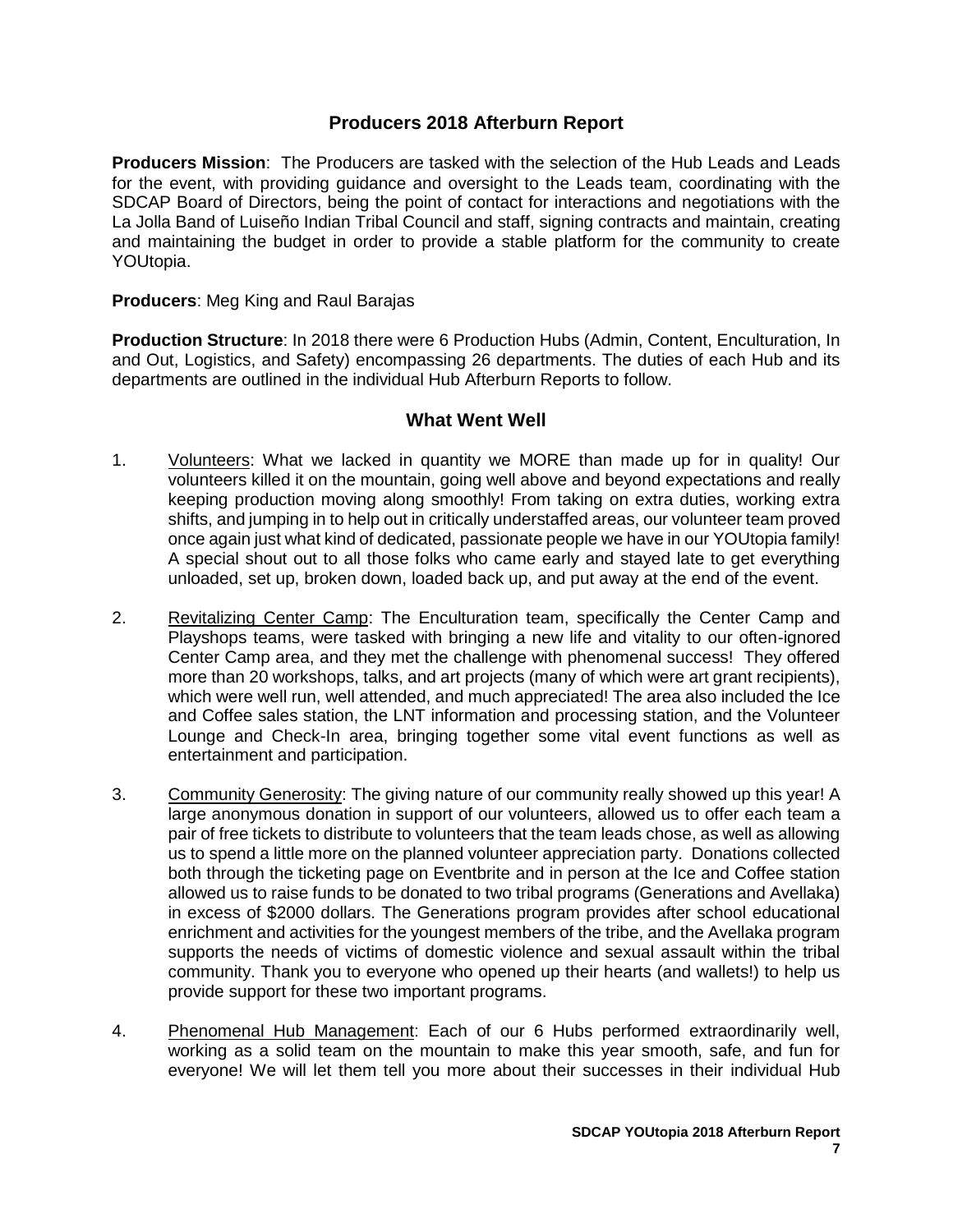Afterburn Reports, but suffice to say that as Producers, we could not have had a better team in place this year. Thanks you guys for everything you did for YOUtopia this year!

- <span id="page-9-0"></span>1. Volunteer Needs: The event needs volunteers to happen. Without our volunteers, we can't do this thing. As such, more attention must be paid to both the needs of the event (i.e. number of volunteers needed to manage the event) balanced with the needs of the volunteers (i.e. consistent volunteer policies, volunteer burnout, volunteer appreciation, and disciplinary responses). The level of volunteer dissatisfaction was very high this year. Although the mileage may vary, the main complaints this year were the volunteer ticketing structure and cost. In addition to issues around what qualified one as a 'volunteer in good standing', there were the inconsistent 'work hours required for a ticket' policy as some departments required less qualifying hours worked than others. This created in inequity as some volunteers worked more for the same ticket price than others. Most departments at the event were understaffed to some extent, with a few being at critically low levels which jeopardized their ability to complete their tasks. These issues affected every level of volunteer at the event, from the Producers, Hub Leads, and Leads all the way to folks working a single volunteer shift. Recommend a thorough reexamination of volunteer ticket pricing, number of volunteer hours needed to qualify for a discounted ticket, individual department schwag, and other areas of dissatisfaction.
- 2. Logistical and Equipment Issues: A number of logistical issues exist with regard to the event. Specifically:
	- A. Pre & Post Event Volunteers: One concern that occurs every year is the limited number of volunteers available pre- and post-event to handle inventory, truck loading and unloading, breakdown on the mountain, and clean-up at CoLab (where infrastructure is stored).
	- B. Equipment: Another area that warrants a close examination of our working system is equipment maintenance, repair, and replacement. The ongoing debate as to whether we should rent or buy equipment is an area where a more concrete policy might benefit the event and simplify areas such as purchasing, contracting, and storage.
	- C. Operational Vehicles: We had too few operational vehicles at the event this year to meet production needs. That said, we still agree that the use of personal vehicles should not be used as production vehicles should continue as an event policy. The addition of heavy-duty pickup trucks for Wolf Pack and Fire Suppression helped offset the lack of Kubota-type vehicles to some extent, but more operational vehicles are needed to keep up with the production demands. Additionally, although we attempted to address concerns surrounding Kubota use, it wasn't as successful as hoped. As such, a better system must be put in place to better train and monitor Kubota use and safety.
- 3. Sound/Noise Complaints: For the fourth year in a row, noise complaints centering around the area known as The Hole were an issue. We do not believe that The Hole is an appropriate location for Major Sound Camps given this ongoing issue. Both participant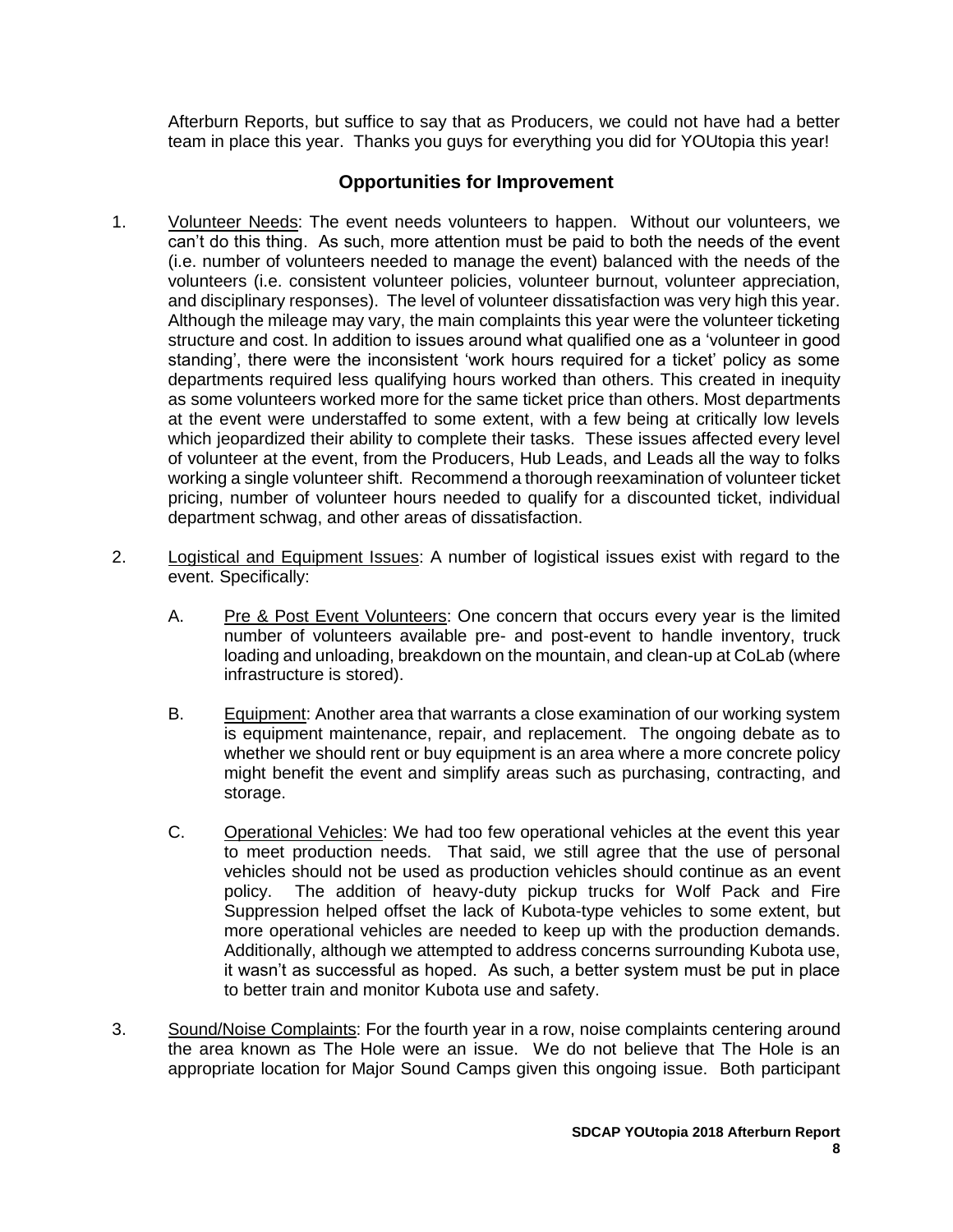and Tribal complaints were filed this year (as in years past), and so although the camp that was placed there this year was following Sound Guidelines as established pre-event, the conclusion we have reached is that future City Planners and Producers should avoid placing sound camps in The Hole. Other sound/noise issues occurred in areas designated for 24/7 sound (Areas 6 and 7), and a reexamination of overall sound policies might be in order (preferably with the input of major sound camps from our community).

4. Community Involvement: There are a number of decision making areas where community input is limited, and the outcry in response to some of this year's changes (policy enforcement, ticket pricing, placement issues, and the elimination of artist tickets, primarily) was widespread. Increased community input should be sought in areas directly relating to the areas of primary concern whenever possible. Recommend more town-hall style meetings (particularly pre-lead selection and the beginning of planning) for larger community participation; more summit-style meetings, particularly for Theme Camp leads, prior to mapping the mountain (or prior to major changes in policy, deadlines, etc.); a larger Communications team with more focus on comprehensive social media interactions (not just Facebook, but Twitter, Instagram, etc.) as well as an increased focus on creating and distributing content for Area 10 (our San Diego Burning Man/SDCAP/YOUtopia blog/newsletter). Our attempts to communicate primarily through Facebook this year showed a serious lack of engagement and community awareness of the progress of YOUtopia planning. Additional means of reaching the community should be found if at all possible.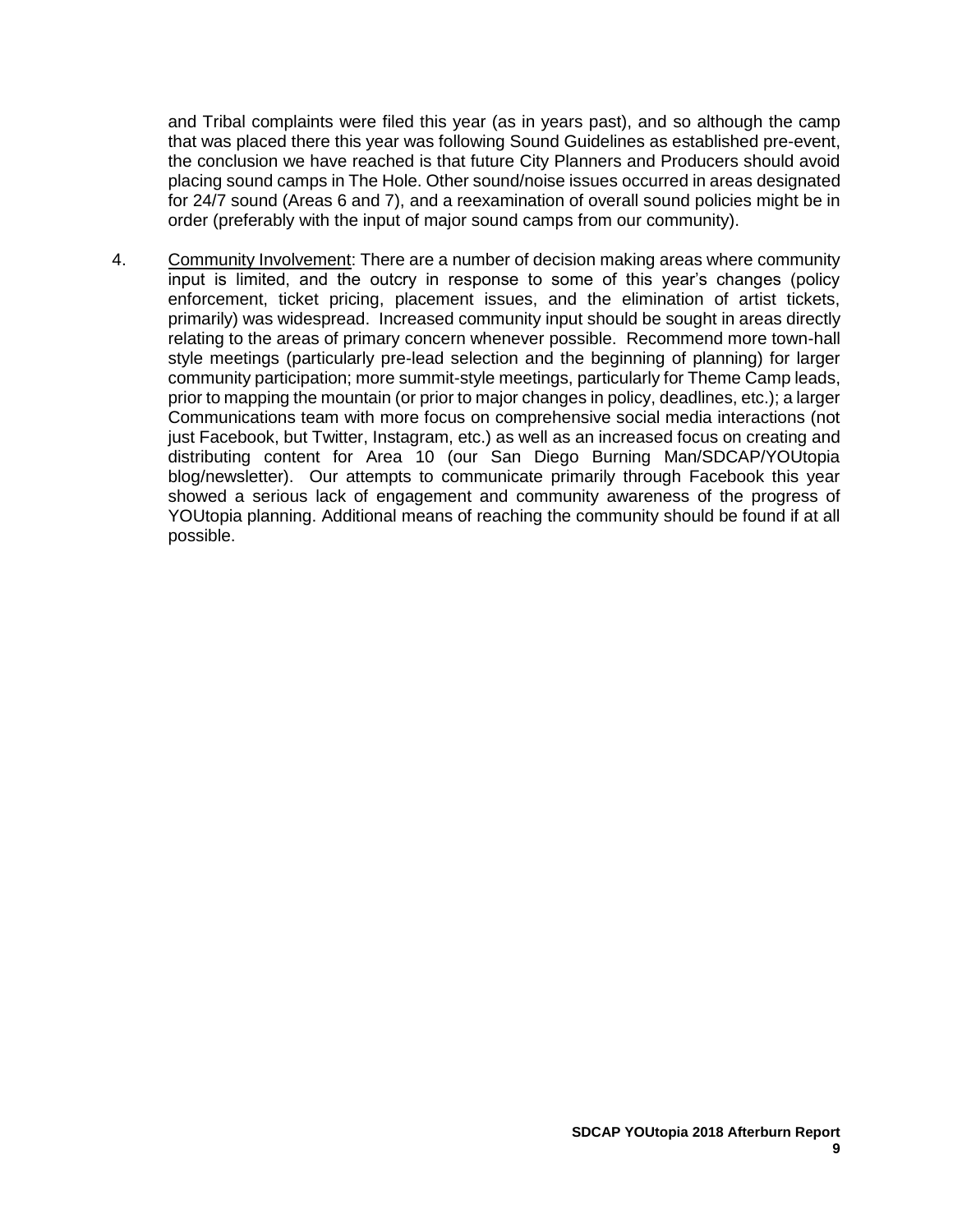# **Admin Hub 2018 Afterburn Report**

<span id="page-11-0"></span>**Hub Mission**: Provide administrative, contract administration and risk management (insurance) support for the Producers, Logistics Hub, Safety Hub, Enculturation Hub and In & Out Hub of YOUtopia. Each department under the wing of the Admin Hub performed certain specific tasks in order to maintain and manage the flow of information and data.

#### **Admin Hub Lead**: Cassa Frass

#### **Admin Hub Structure**: There were 2 departments within the Admin Hub

- 1. Communications/Media Department (Led by Jules and Zack): The primary mission of the Communications/Media team is to spread the word about YOUtopia as an official regional Burning Man event by promoting and encouraging Burning Man culture in the form of the 10 principles of Burning Man. The Communications/Media team accomplishes this task by utilizing various social media outlets and e-mail list blasts to promote YOUtopia, the 10 principles, YOUtopia art grants, ticket sales, and much more. In addition, the Comms/Media Department, is the visual documentation department for YOUtopia and captures the magic of the event through photography and/or videography. Through the efforts of the Comms/Media Department volunteers, the community is able to see YOUtopia from "behind the scenes" as the event is built by amazing volunteers and also the beautiful displays of artwork on the mountain created by YOUtopians. The Comms/Media Department also has the responsibility to archive media shared by the community and to address and educate the community about photo consent matters.
- 2. Ticketing Department (Led by Shannon): Ticketing ensures you have adulted properly by acquiring a ticket, parking pass and have left your dog, cat, or small farm animals at home. Ticketing troubleshoots ticketing problems pre-event and answers a gazillion questions from participants about ticketing troubles. These are also the folks who'll ask you to fill out and sign innumerable forms waiving your rights to your life, including but not limited to your house, pet gerbil, and second cousin.

## **What Went Well**

- <span id="page-11-1"></span>1. Producer/Admin Hub Lead Collaboration: Over the past 2 years, the Admin Hub Lead role has evolved and been molded to the skills of the current Admin Hub Lead. This year the Admin Hub Lead and the Producers worked well together and often collaborated regarding certain tasks/decisions. This approach by the Producers seemed to work well given the role of the Admin Hub Lead this year.
- 2. Consistent System Use: In 2018, the YOUtopia production team continued using the Google suite email system drive to capture all communications and information for the event into one place, owned by the San Diego Collaborative Arts Project (SDCAP). As this was the second year using the Google suite system and because the Producers enforced the use of the system, department leads were more inclined to use it with regularity. There were some hiccups with certain leads, but overall the YOUtopia system was used fairly consistently. This ensured that the YOUtopia proprietary information owned by SDCAP is contained in the systems owned by SDCAP.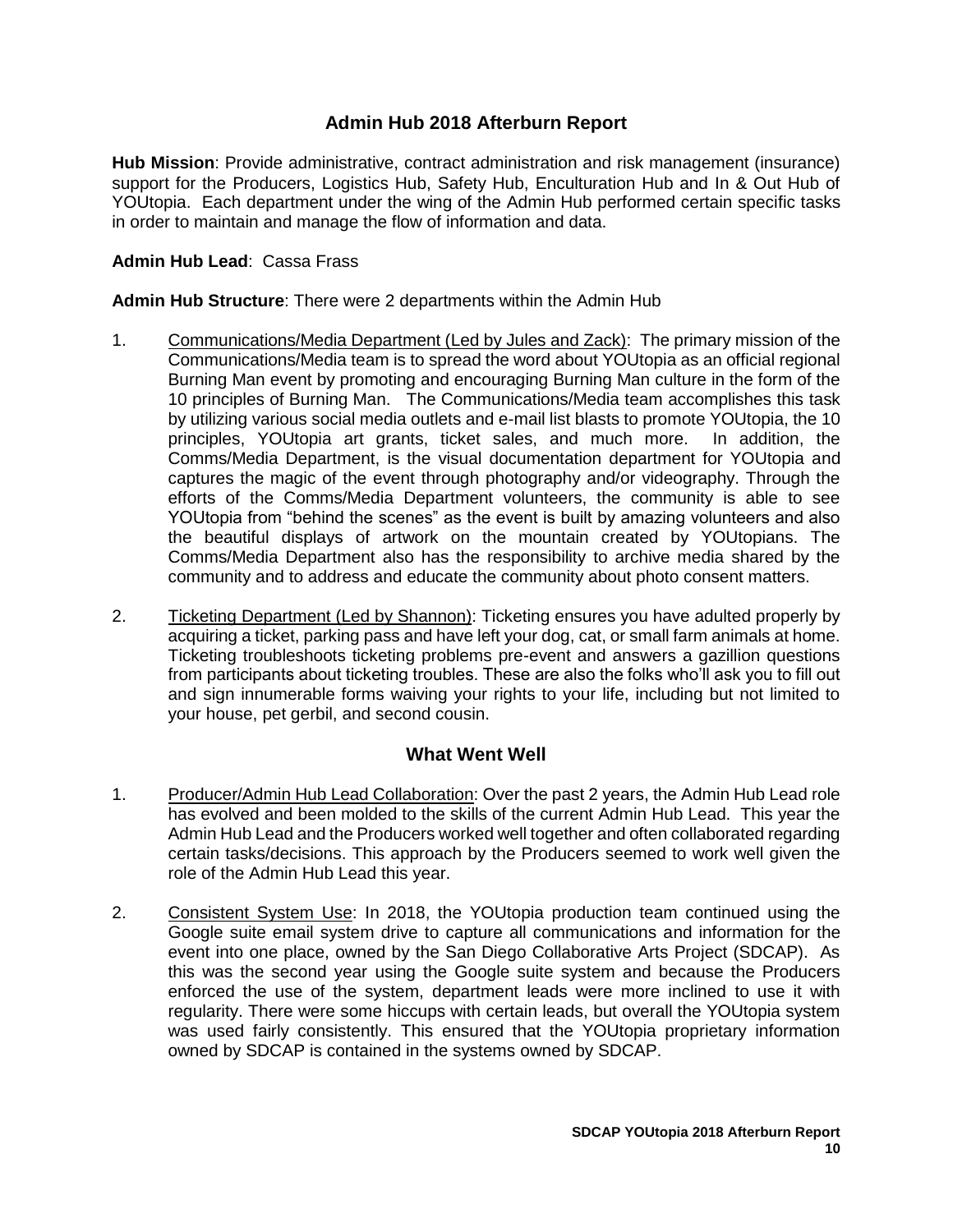- 3. Monthly Hub Meetings: Outside of the monthly all-leads meetings, in order to ensure the success of each department under the Hub, the Admin Hub Lead conducted frequent meetings with the leads of each of the respective departments under the Hub. The meetings helped the flow of information and tasks. After each meeting, there were action items for the Leads and Hub Lead. For the most part, each Lead timely handled their tasks.
- 4. Improved Purchasing Process: Greatly improved purchasing process happened due to the creation of the role of Purchasing lead, who in turn coordinated/collaborated with the SDCAP treasurer. This new position/process was a tremendous asset with the Admin Hub Lead position as it created some synergies when dealing with contracts and insurance. Having the general equipment and supply purchasing centralized greatly improved communications and teamwork that is really needed in order to procure equipment (contract review) and insure it.
- 5. Producer Support: Producer involvement/buy-in/support relating to the replacement of a Comms/Media lead that had to be replaced early in the production cycle due to failure to participate. This allowed the role to be refilled by someone with greater experience than the replaced lead and circumvented what might have been some serious issues as the season progressed.
- 6. Increased Admin Utilization: Last year, the Admin Hub Lead position was not fully utilized in a manner that the lead felt was warranted for the role. However, this year that was not the case. As an admin, the Producers fully utilized the Admin Hub Lead and, in some instances, expanded upon it, which was a good thing. The Admin Hub Lead learned a lot of new things, especially in areas with little to no experience. It was a challenge and super hard at times, but the learnings were invaluable.
- 7. Positive Attitude of Ticketing Lead: Despite the lack of a co-lead, Shannon, the Ticketing lead, caught on quickly and was able to manage a large workload. Shannon always had a smile on her face and didn't seem to know the concept of "I can't". As a result, especially given her lack of experience in this department, she handled the majority of tasks like a boss.
- 8. Comms/Media Collaboration: Communications and Media were combined into one team. Although we need to work on the number of people in the department with certain skill sets, this was a much better approach than in years past. It created more collaboration and people being on the same page.
- 9. Contracts and Insurance: Vendor contracts and insurance were buttoned up early. This is a HUGE accomplishment!
- 10. Website Update: Timely update of the website so ticket launch could happen on 6/1, thanks to the efforts of Jules, Cassy & Producer Raul.
- 11. Social Media Use/Increased Reach: Social media blasts were greatly improved over 2017, with nearly daily social media posts from early July through the beginning of the event. As a direct result of the Communications team's efforts, YOUtopia realized an increased reach on social media. In addition to a huge increase in the number of posts made on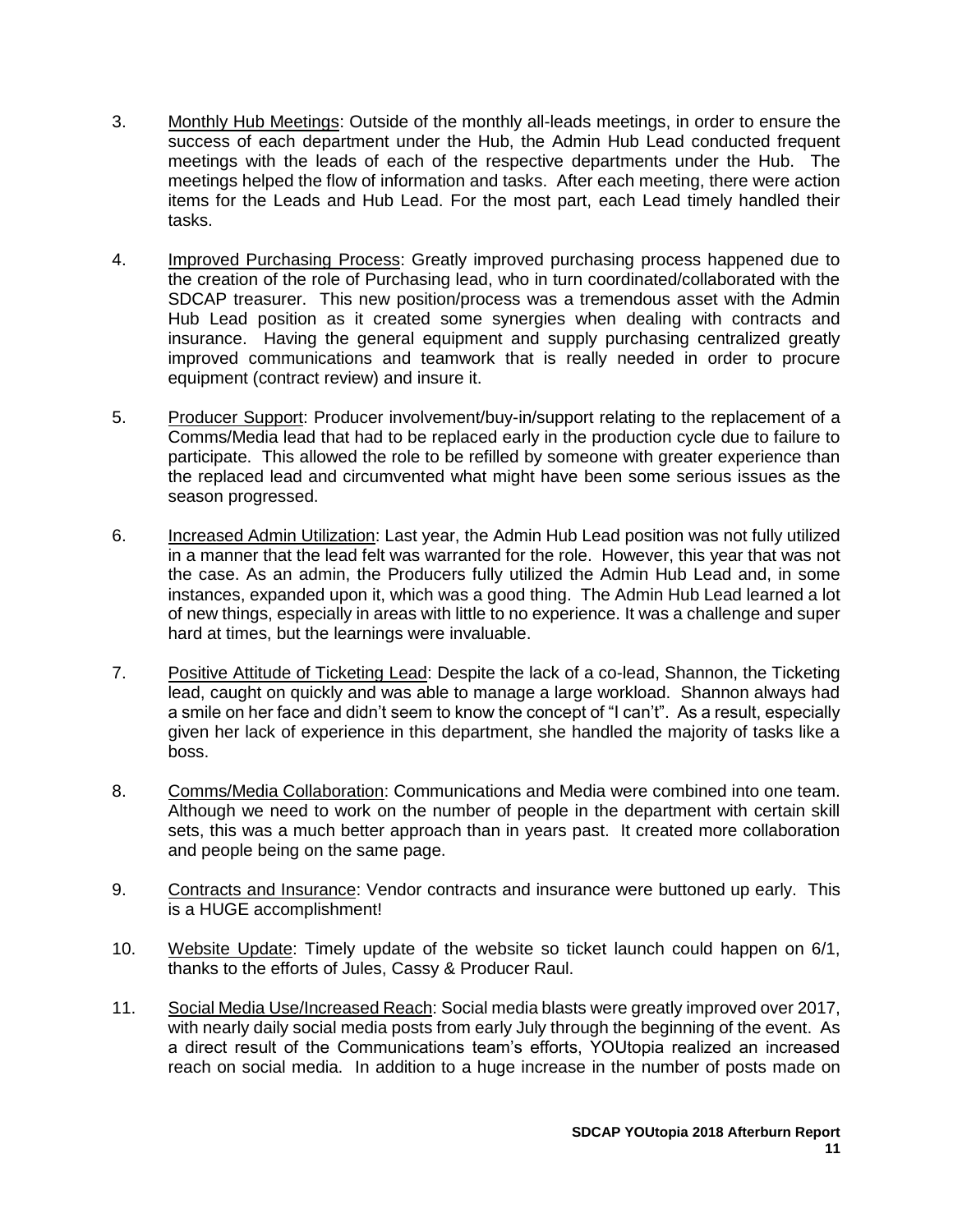Facebook, Instagram use was increased as well as Twitter. There were several email blasts that went out as well that notified YOUtopians of important deadlines and information. As a result of this combination of well-timed social media posts, email blasts and blog posts, which created an excitement, especially near the latter part of August through October, YOUtopia 2018 nearly sold out (approximately 200 tickets shy of sellout).

- 12. New Blog/Journal: Brand new website/blog created called Area 10 (area10journal.com). Jules created the structure of the website (along with writing a few blog posts) and did a bang-up job. The blog was launched in early August and several pre-event informational blog posts were created by the Comm's team.
- 13. Event Graphics: Event graphics were **OFF THE HOOK**, which were created by Zack who lent his extensive experience and time to the event. The gifts Zack gave to the event this year were so very much appreciated and it really levelled up YOUtopia's graphics game for sure!
- 14. Event Video Teasers: With Jules' vast knowledge and experience in videography, she created and gifted to YOUtopia several video promos for social media distribution. The videos were **KICK ASS**! Simply fantastic! The Admin Hub lead still watches them...they're so good!
- 15. Kubota Access: The Comms/Media team was allowed the use of Kubotas to document the event art. As a result, both daytime and nighttime photos/video of the event were captured by Media volunteers.
- 16. Overall Success: Overall, especially given the inexperience of the leads (and to a certain extent the Hub Lead), each department under the Admin Hub Lead did a good job in 2018.

- <span id="page-13-0"></span>1. Producer Communication: Throughout the season, at times, the Producers did not seem to be on the same page regarding certain issues. Depending on the subject matter, this created administrative issues for the Admin Hub Lead at times. Going forward, there could be improved communication.
- 2. Inexperience and Lack of Leads: In addition to performing the same duties as last year, this year, due to the team's inexperience, time management or lack of a co-lead, the Admin Hub Lead had to step up and provide heavy support to both departments under the Hub. Part of this problem was also due to the Admin Hub Lead's inexperience in some areas (Ticketing) and also because with Comms/Media, the outgoing team from 2017 had vast internal knowledge that, for the most part, was not shared with the new team or Admin Hub Lead. In 2017, the Comms/Media teams were so self-sufficient that the Admin Hub Lead really didn't have to worry about the departments and things ran smoothly. As a result, with the entire team being new (and also being less in number: Comms/Media had 5 people in 2017 & 2 people in 2018 and Ticketing had 2 people in 2017 & 1 person in 2018), there were some inefficiencies on the part of the Admin Hub Lead about how to effectively delegate (vs. doing the work) and ensure that tasks were timely performed (vs. just assuming tasks would be completed after discussions with the stressed leads). So, if these 2 departments will be under the Admin Hub in the future, there needs to be more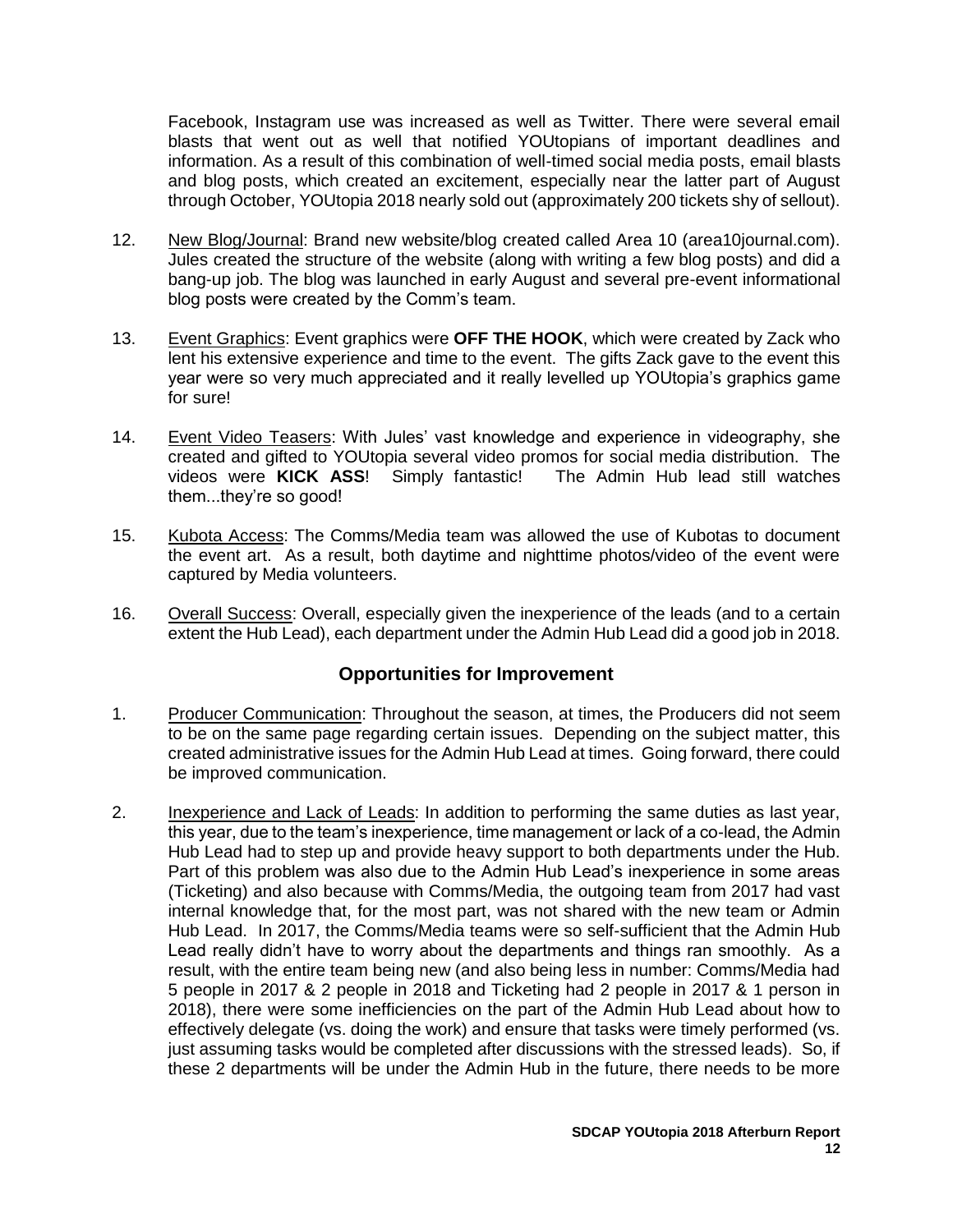organized timelines and delegation/follow up/follow-thru of tasks by both the Admin Hub Lead and the leads. Also, there needs to be more people in the departments. At a minimum, Ticketing really needs 2 co-leads. Comms/Media should have dedicated leads for each specific skill set (Comms & Media), especially given the skill sets are similar but oh so very different. Neither Comms/Media or the Ticketing department can function efficiently with such skeletal crews. Because we were spread so thin, all of us worked our butts off trying to get the jobs done. We did get a ton of work done, but we could've done so much more with more experienced people on the team (or even inexperienced people that are sharp and can learn quickly). It was really hard at times and we all ended up doing things we either didn't expect to be doing or things that were outside of our skill sets.

- 3. Meeting Attendance: For various reasons, the leads in Comms/Media and Ticketing barely made any of the monthly meetings during the planning cycle. Making those meetings are important as there is information given that is and can be invaluable when you're on-mountain.
- 4. Low Income Ticketing Program: The concept behind the LIT program this year was good in theory but really hard in practice. We had nearly 300 requests for low income tickets (for 150 tickets). Hours upon hours were spent poring through applications and supporting documentation. If the LIT program is continued in 2019 with similar requirements, then it needs to be made abundantly clear on the application that there will be no follow up if the applicant doesn't supply sufficient information or follow instructions. Way too many hours were spent running after and following up on applicants that either didn't submit the right information, didn't put their name on something or just didn't follow the rules and only submitted part of the information. Most people might have not tried so hard to follow up but the Admin Hub Lead, who managed most of the program single handedly, really felt it important to be fair and impartial to everyone that applied as we really wanted to grant those tickets. That approach was overly burdensome and, in hindsight, not the best approach. Granted, this was the first year that we did it this way but there were definitely learnings we can take into the next cycle if it's approached in this manner.
- 5. Ticketing Volunteers: Based upon 2017's experience as a regular Ticketing volunteer, Shannon felt like she wouldn't need that many volunteers on-mountain. This was not the case and she worked too many hours on-mountain due to the lack of volunteers. Next year the department needs to have more on-mountain volunteers.
- 6. Content: The Communications team needs content and ideas from other departments. They don't have to write or submit the actual post, but ideas really help! It also helps to have different voices come through from the ideas as people/leads within the community come from all different perspectives. Although the Comms team put out a form for the other departments to submit their content and/or social media requests, it really wasn't utilized as well as it could've been. The content that was submitted was great, but the submissions were few and far between. As a result, the Comm's team had to constantly come up with new and fresh ideas for social media. With regard to the Area 10 Journal, it was a harder task than initially thought. It might have been first year exuberance or inexperience or both, but the launch of the journal was more of a firecracker than a rocket. Content was part of the reasoning for that as well.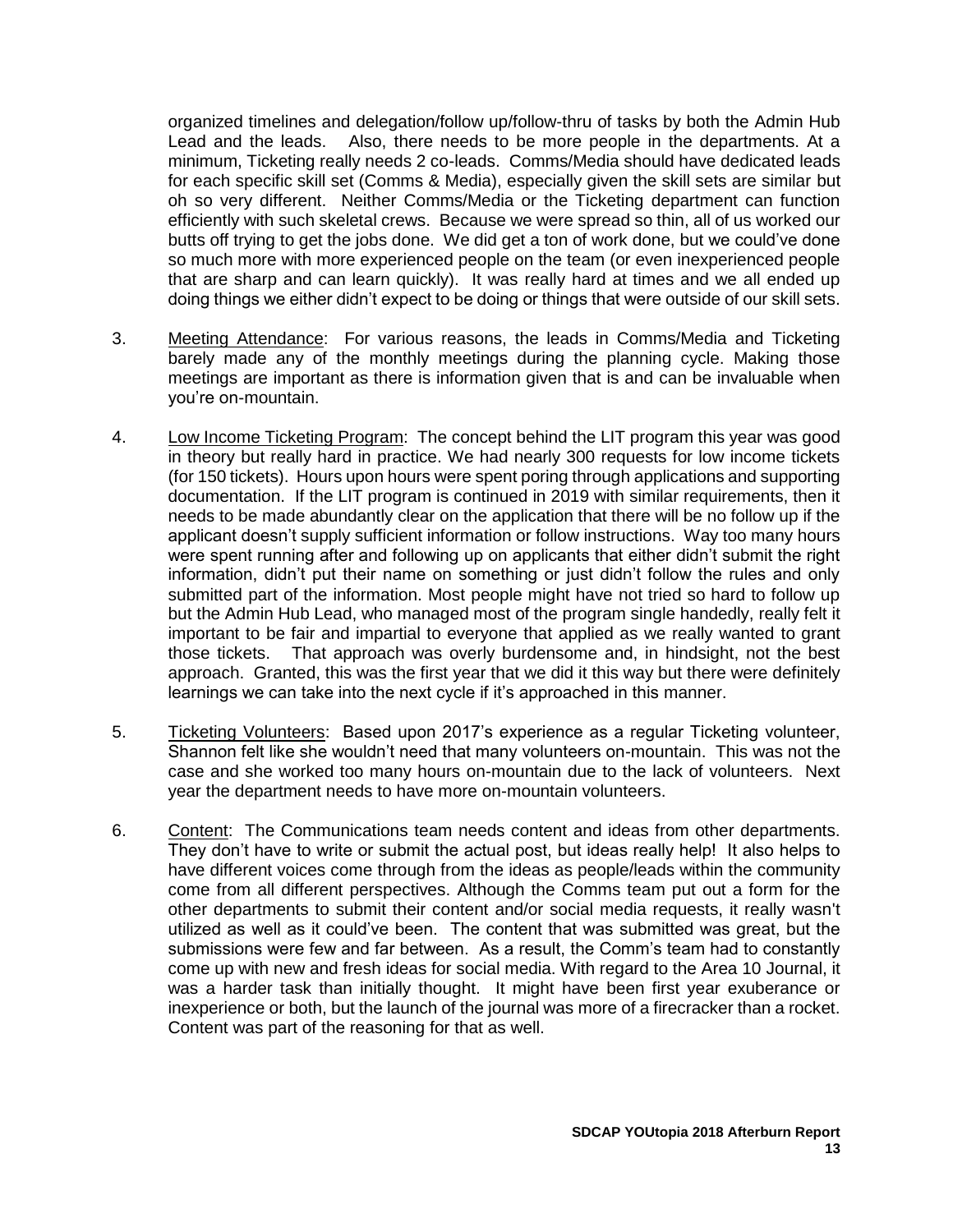- 7. Communication Platforms: Even though our social media game was better than last year (and other years), the truth is: Facebook sucks. We know this but we still use it. We upped our Insta game this year and even shook the dust-off Twitter. We also used email blasts this year, but it needs to be utilized more. Part of the reason that email blasts were slightly less than last year was simply due to lack of time and experience. We were pushed to the limits and spending time on the email blasts was hard, especially when you had to self-teach it when you were in the middle of self-teaching a bunch of other stuff. Anyway, we need to utilize ALL of our methods of communication ALL of the time. Instagram levelled up this year, but it still could be used more. Twitter use barely made a blip but there are hardly any followers anyway (that needs to change). Facebook is good but it shouldn't be practically the sole tool, especially since Facebook is a bitch. If we need to pay Facebook to be less of a bitch, then maybe we should consider it. There were too many complaints of "I didn't know that" by participants when, in fact, social media posts on Facebook were 3x the amount that were sent out in 2017. Before 2019 commences, a concentrated effort/evaluation needs to occur about how to better get the messages out there and to reach as many people as possible.
- 8. Better On-Mountain Communication: Once the event started, most of the work of the Admin Hub Lead was done. However, this year, due to the new department (Ticketing) and the new leads in Comms/Media, there needed to be better on-mountain communication as some information that was widely known pre-event was either not recalled or overlooked. Also, Leads need to show up for the daily on-mountain meeting. For one example, it was widely known that anyone could check out a Kubota as it had been discussed at several meetings during the planning cycle. However, Jules didn't realize she had access to use a Kubota to take her Media volunteers around the event. It wasn't until the post-debrief that Cassy was given this information. Although we thought we had a game plan going into the event, had Cassy or Jules reached out to each other during the event, this information could have been shared/re-shared and some tired-out legs avoided by Jules and some Media volunteers.
- 9. Printed Guide & Map: Okay, so the "*we're not printing anything, you download it to your phone*" method didn't really work out. There were a lot of gripes, complaints, bitching and moaning by participants about the fact that there wasn't a printed guide or map. Some of it was participant error (don't know how to download stuff to their phones) and some of it was, well...we realized we probably need a happy middle. Either that or a solid plan MUST happen earlier in the year if we're going 100% digital. Although we knew we weren't printing anything from the start, the Comms/Media team was kept so busy on the myriad of other duties, that we really didn't have the time to explore alternative ways to get the map and guides out. This needs to change in some fashion or the other. Either \*some\* printed media to hand out on-mountain, but not so much that it continues the MOOP problem (and overspending) or we need to figure out a decent digital approach. That said...phone reception sucks on-mountain. That and we had A LOT of lost cell phones after the event. We can do better.
- 10. Lack of Administrative Cohesion: General administrative support for all departments needs to be tightened up. Overall, admin support for ALL departments is inconsistent at best. Communications with leads and their volunteers is spotty, ranging from great to horrible. The role of Admin Hub Lead should not only manage, but it could be further expanded (assuming that department leads under the Admin Hub are strong and efficient)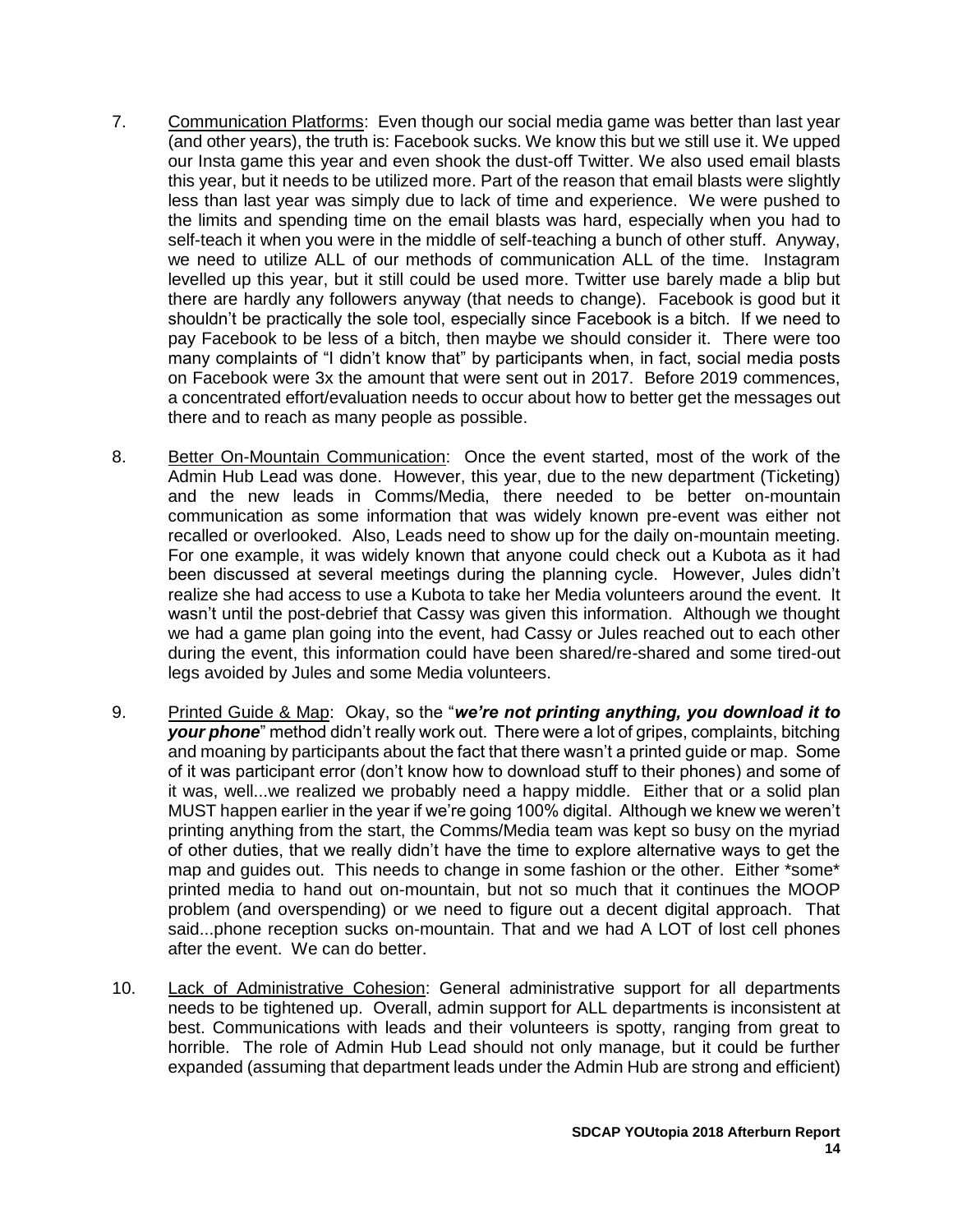to provide support for all departments. For example, had the Content Hub utilized the Admin this year, there may not have been such inconsistent communications with YOUtopia participants, theme camps, etc. In addition, perhaps had leads involved the Admin their pre-event communications with their teams/volunteers might not have been so inconsistent. As with purchasing, perhaps the overall general admin tasks should be centralized.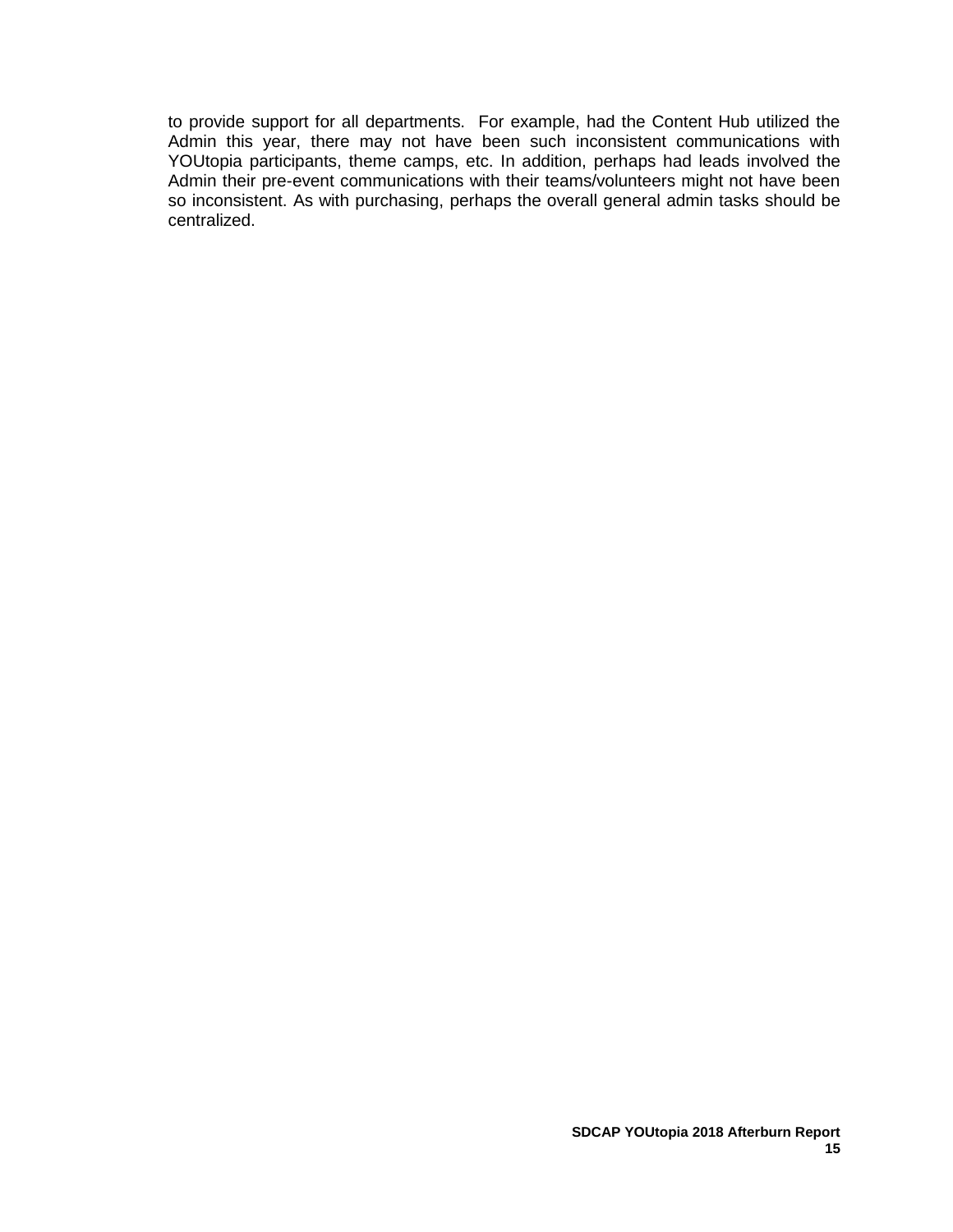## **Content Hub 2018 Afterburn Report**

<span id="page-17-0"></span>**Hub Mission**: The Content Hub is responsible for empowering artists and participants at YOUtopia by managing art grants and camps. We layout the city, draw the map and handle placement of theme camps and art in a way that allows for the most flow. While most of the responsibilities are working directly with participants Content must also coordinate with other departments, namely Safety and Logistics.

**Content Hub Leads**: Jasmine, Shai & Ryan

**Content Hub Structure**: There were 3 departments within the Content Hub:

- 1. City Planning: City Planning places all of the camps and art at the event. City Planning designs the 'city' from sound to bars to food to art. A well designed 'city' helps create flow and it is City Planning's job to curate the visual landscape.
- 2. Art Curation: Art Curation is responsible for facilitating the Art Grant process and help participants bring art to the mountain. Art Curation is also responsible for putting together the Art Grant Committee to review all the submitted applications and grant funds to the applying artists. The Art Grant Committee itself consists of the Content leads, at least one producer, at least one SDCAP board member, and at least one community member who is not a part of YOUtopia leadership.
- 3. Sound: The Sound Department is responsible for trying to curate the shared soundscape to create spaces that appeal to the wide variety of people.

In 2018, the structure of the Content Hub was changed to streamline the hub and to equally apportion the work, both pre-event and onsite. In place of the traditional structure, which was generally 2 Hub leads, along with 2 department leads for each internal department, in 2018, initially there were 4 Hub Leads working together on all departments.

## **What Went Well**

<span id="page-17-1"></span>Despite some significant challenges (described below), we persevered. We're very proud that we built a great city and curated some kick-ass art. In no particular order...

- 1. Curated Art: City Planning and Art Curation continued to cultivate Indian Flats into an art destination. As with last year, we maintained an anchor camp on the flats with a bar and fire art. The bar with the fire art helped keep people around day and night.
- 2. Topography Management: Filling up the rocky "step" of Area 9 was a HUGE success. That area was constantly busy and drew as many people as did Areas 6 and 7.
- 3. Art Grant Funding: This year the Art Curation team granted \$75,400 out of \$90,000 available art grant funding to new and known artists.
- 4. Perseverance: Despite the loss of a couple of leads, the leads who ultimately stayed on til the end of the event were seasoned and experienced in the Content Hub role and were able to get the job done both pre and during the event.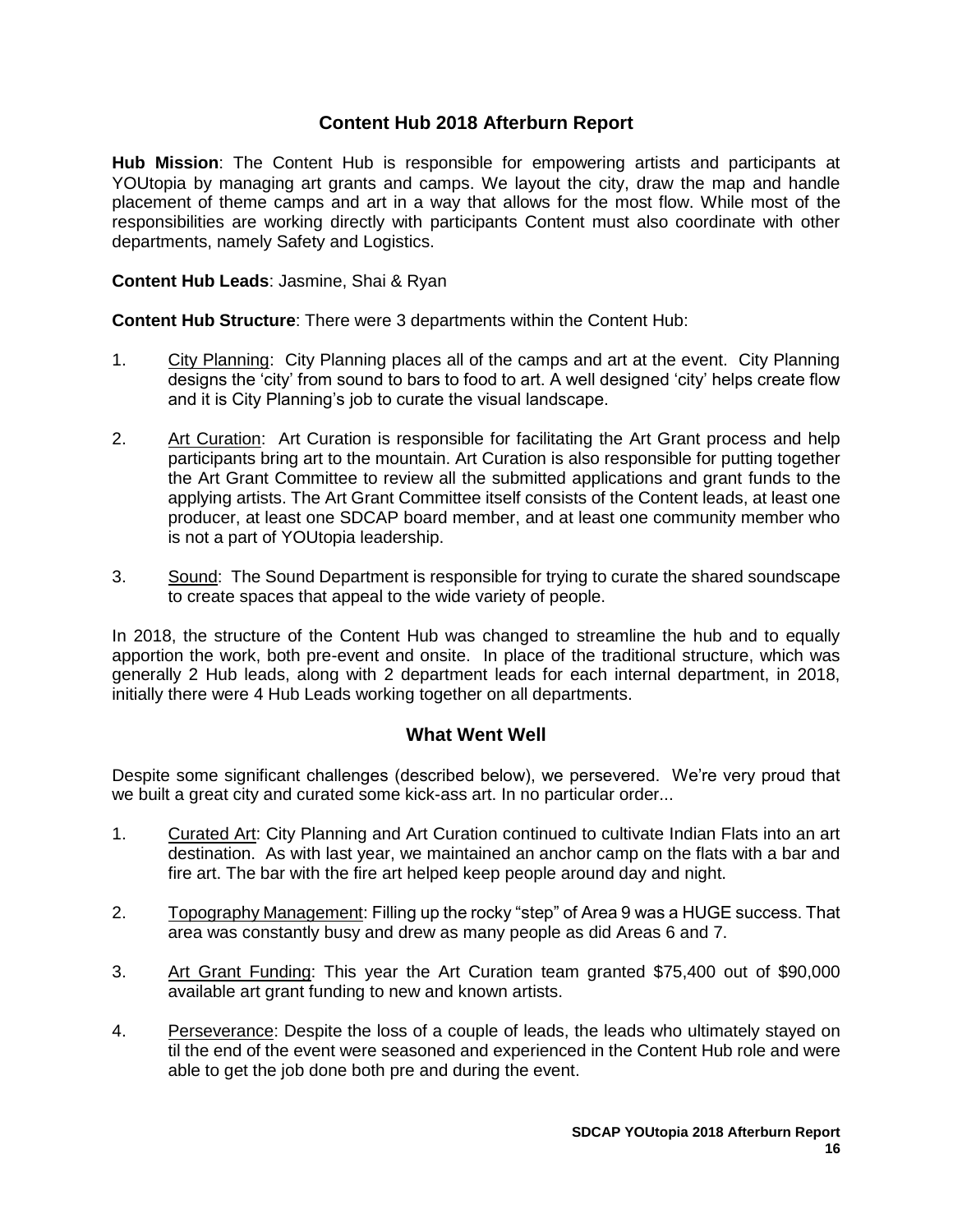5. Policy Enforcement: Continue enforcing consequences for breaking or not respecting policies, specifically Sound and Safety. There is no point in having rules if there is no enforcement.

- <span id="page-18-0"></span>1. Content Hub Structure: As mentioned, there were challenges this year with the structure of the Hub, primarily the mix of experienced and inexperienced leads. Maintaining at least 2 experienced Hub Leads will benefit the Hub in keeping continuity. In that regard, best practices would have the experienced leads mentoring the less experienced leads and new leads should be willing to learn the existing processes. Additionally, experienced leads should be open to new suggestions/ideas coming from the new leads. That said, new leads should be willing to learn the process and go through it for a year before insisting on major changes. It's important that the Content Hub Leads are compatible and that compatibility must be vetted during the initial interview process.
- 2. Lack of Volunteers: There was a monumental lack of volunteers pre-event and during the event. Thankfully, we were lucky to have some previous Content Hub leads volunteer to help during the event. Even so, overall the Content Hub was short staffed and the Content Hub Leads worked 18-20 hour shifts to ensure everything was handled. Normally the Content Hub has 30+ volunteers to mark placement (staking), placing camps and directing participants. This year Content had 5 volunteers and most were scheduled pre-event. They did an amazing job! We had volunteers that could only work during the event but, given they were new to Content and couldn't really help with tasks needed, we released them to the volunteer pool.
- 3. Placing RVs (non-hookup): Due to safety reasons (and excluding medical necessity), in 2018, there were no RV's allowed in Area's 6 or 7. This reduction in available space presented a challenge. To alleviate that, it was decided that all non-Theme Camp, nonhookup RVs would be placed in either in Area 2/3, or on half of Area 9. The Safety Hub approved of the placement plans but with strict conditions (creating defensible space between RVS in case of fire). On the whole, the setup made sense and was workable. However, due to the topography and Safety requirements, as RVs were placed, it became clear that changes are needed if we place RVs in the same space in Area 9 again. Primarily, RVs cannot exceed 24', preferably 22' (including tow vehicle) and the RV spaces must be marked prior to placement.
- 4. Car Camping: In addition to marking the RV spaces, as we know the number of car campers by tickets sold, we should use the same system for car campers. Marking out spaces using the required space allotment (10'x20') will alleviate the issues we encountered by car campers that set up mini theme camps, holding space for friends, and generally parking wherever they chose (and then refused to move).
- 5. Dedicated RV/Car Camping Placement Volunteers: A dedicated team of volunteers (either Content or Road Warriors) should be in the placed RV & car camping areas awhile gate is open to help guide RVs and car campers to ensure they're using the assigned spots. This will alleviate car campers and open campers from using the RV reserved space (and remedy the issue of land grabs/turf issues mentioned above).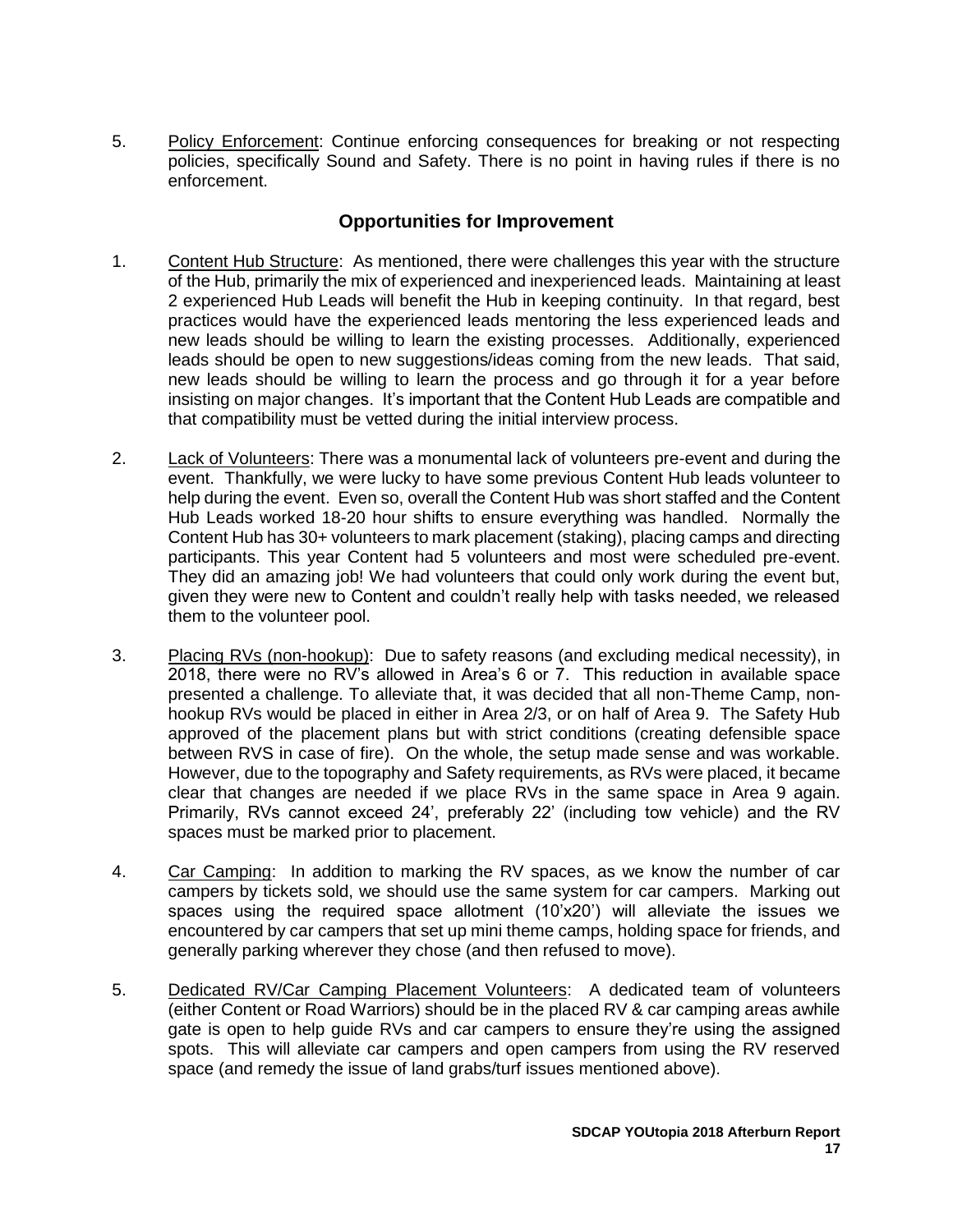- 6. Placing RVs (Hook-Ups): For the past couple of years, City Planning assigned the RV hook-up spaces in Area 1 and it's been a huge success. However, this year, someone sold their pass after the initial buyer had been assigned a spot based upon the size of their RV. The "new" RV was 10' bigger than the assigned space. It was a real problem. As we know what size the RV spaces in Area 1 can accommodate, we should create Area 1 RV tickets that specify RV size. If we create the RV size/type specific tickets, a buyer will know ahead of time what size RV is allowed per that ticket (so they won't buy it if their RV won't fit).
- 7. Sound: Once again, sound was an issue at YOUtopia. Although we updated the Sound Policy, emailed it out and had a Sound Summit pre-event, we still can do a better job of getting the information out there so people know what the sound restrictions are for the Areas in which they are camped. Even with the additional efforts this year, we still had to enforce the Sound Policy as there were some significant problems. As such, we need to continue evaluating sound and also consider making more changes. For example:
	- A. As we continue to have issues with sound complaints for camps placed in "The Hole", we should cease placing a 24-hour Major Sound Camp in this area. Given the amount of sound at YOUtopia, this approach may better balance the quieter areas in Areas 4B and 5 compared to the louder areas. That said, we could still put a Moderate Sound Camp in The Hole cessation of amplified music restrictions, or get rid of sound in the The Hole entirely.
	- B. As the same Major Sound Camps have remained rather static over the past few years, give well performing Moderate Sound Camps a chance at being a Major Sound Camp. There are Moderate Sound Camps that did extremely well this year, respected the Sound Policy and would like to have a chance to step up. Perhaps we could have a rotating roster of Major Sound Camps or an every other year model.
	- C. Create and implement a separate Sound Based Theme Camp Application for any theme camp that wants to bring sound. This way we can vet all sound applications early (and notify camps early as well).
- 8. Temple: We need to accept that we won't always get applications for a Temple and reinforce the idea to the public that we may not have one. Also, the Temple needs to be something that is not already built, or was built by local artists and is a sacred space of quiet reflection where participation is not necessary to attend.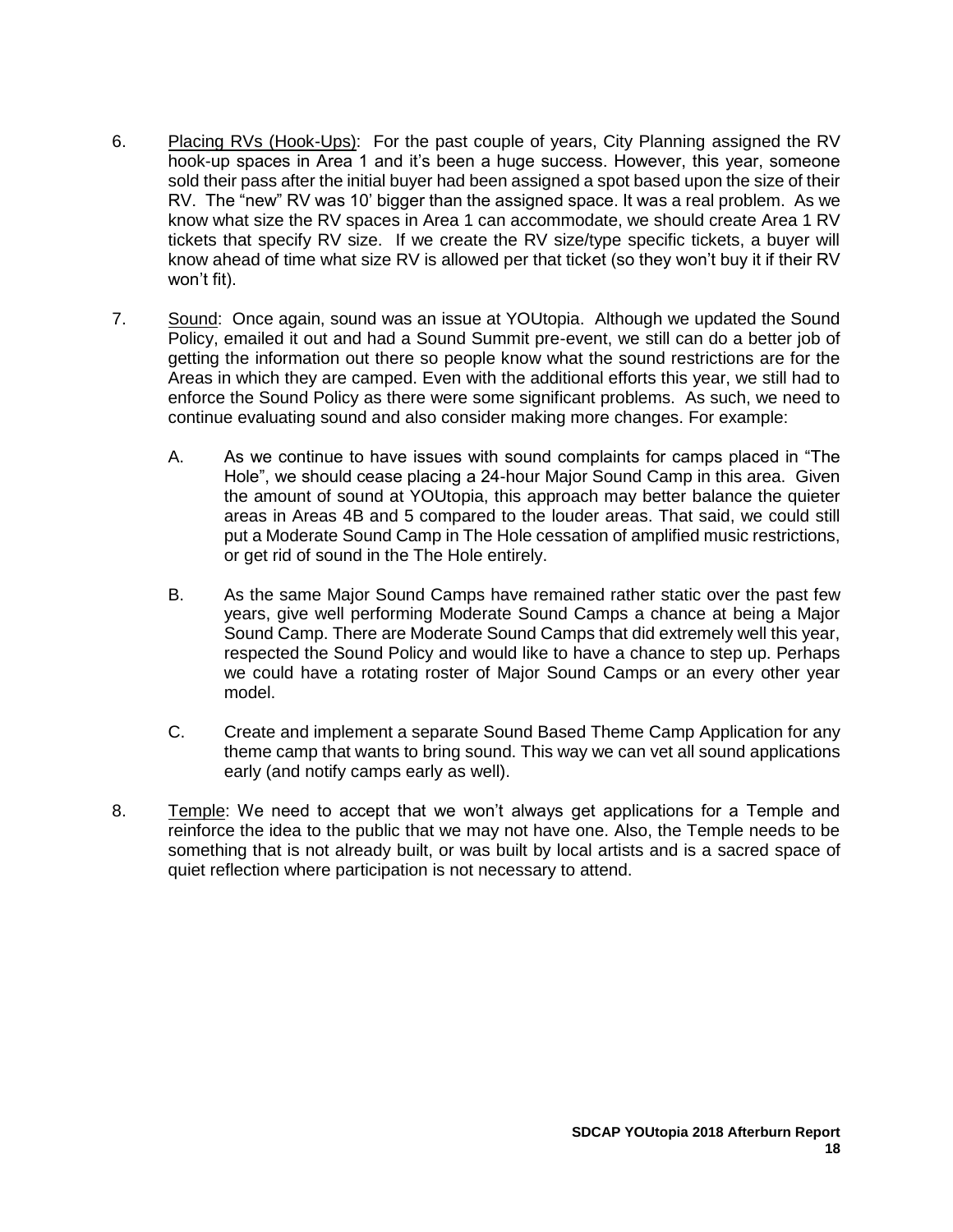# **Enculturation Hub 2018 Afterburn Report**

<span id="page-20-0"></span>**Hub Mission**: To create space for community participation to explore and promote the 10 Principles of Burning Man to foster a YOUtopia that is radically inclusive and invites the stranger. P.S. We lovingly call this Hub E-Cult, just cuz!

**Hub Leads**: Ali and Pauldo

**Hub Structure**: There are 6 Departments within the Enculturation Hub

- 1. Volunteer Coordination (Led by Brendizzle): Without volunteers, we couldn't make this wonderful event happen! As such, the mission of the Volunteer Coordination Department (VC) is to recruit, manage and allocate YOUtopia volunteers. VC helps ensure every department is staffed, communicates en masse to the entire volunteer pool with mission critical updates, tracks volunteer attendance, hours and performance. VC also collaborates with the Ticketing Department to issue volunteer tickets.
- 2. Please Dept. (Led by Hayden, Daris and Sadhaka): The primary objective of the Please Dept. is to take care of the hard-working department leads and volunteers during the event. The Please Dept. is the bringer of good news and smiles!
- 3. Leave No Trace (Led by Brobare and Rainbow Boy): Leave No Trace (LNT) oversees a diverse set of techniques to make sure we leave the site cleaner than we found it. This includes promoting public awareness, managing public recycling, major cleaning preevent, MOOP sweeping post event, and assisting with the MOOP map. The LNT crew makes sure participants leave a pristine location when the event is over. They help educate participants on minimizing ecological impact and "Pack It In, Pack It Out" principles.
- 4. Playshops (Led by Eddie Bee & Mewfz): Playshops provide activities like that early sunrise yoga, to a lesson on how to plant your very own unicorn, to an open dialogue about what it means to be a Burner. This team coordinates workshops, YOUtalks, and activities hosted at Center Camp.
- 5. Center Camp (Led by Saint): The Center Camp crew helps maintain spaces where YOUtopians can gift their participation by stage managing, sound tech support, and promoting programs during the Event. We also help with drop-in volunteering.
- 6. Onsite Sales (Coffee/Ice) (Led by Emily & SeanTNT): Coffee and ice are the only things sold inside the event. On-site Sales manages this, including interfacing with outside vendors, managing the cafe, record keeping, cash handling, and making seriously tasty coffee.

## **What Went Well**

<span id="page-20-1"></span>The Enculturation Hub was a brand-new Hub this year. Although the departments within the Hub were previously established, the concept of the Hub itself and its mission were brand spanking new. As such, a big question we grappled with as a Hub was the mission to create a foundation and logistics for Enculturation as a new Hub and the need to create content. One of the primary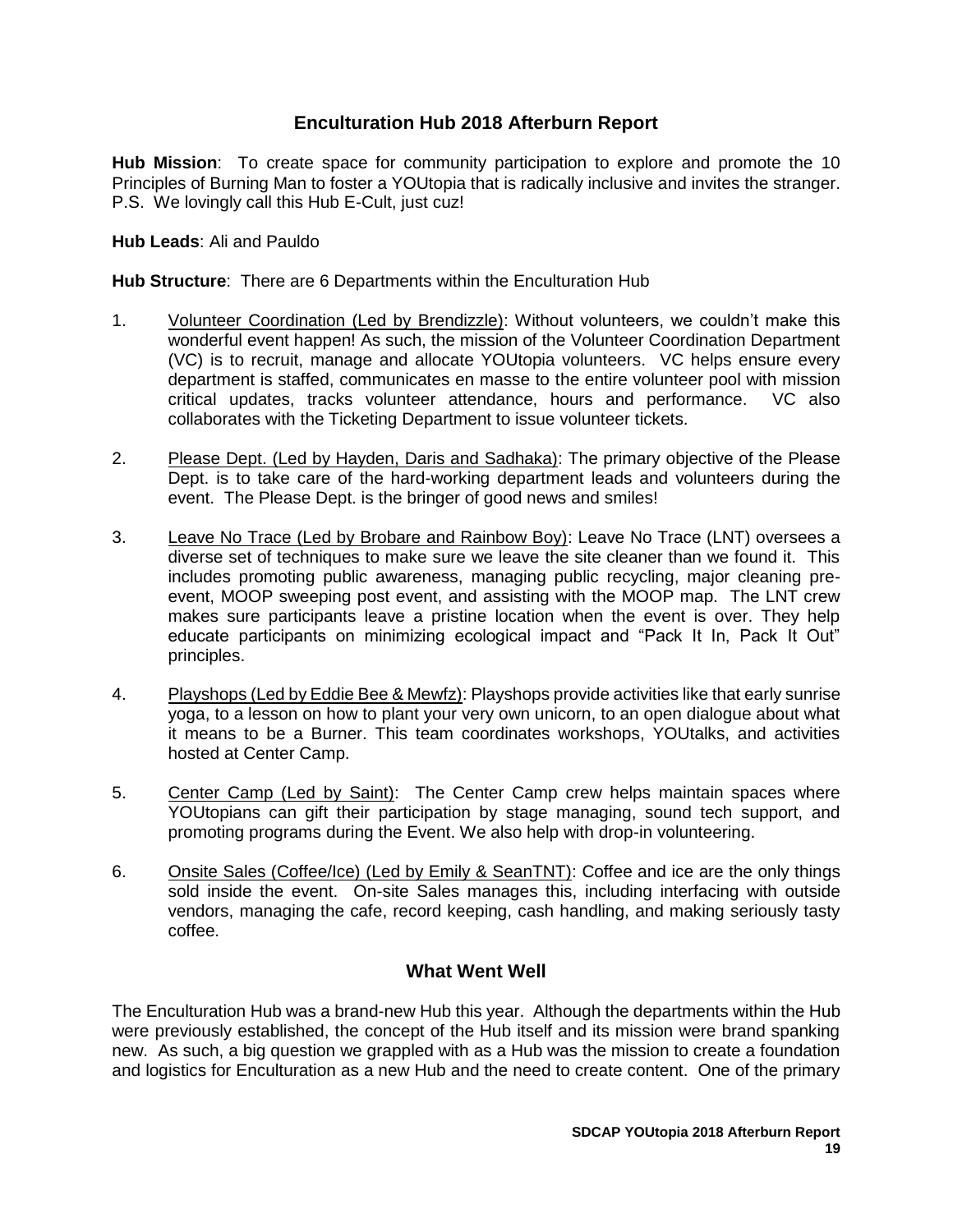goals for Enculturation was to raise visibility of the 10 Principles and create content that helps educate our community.

- 1. New Hub: Even though it was a fledgling Hub, we really believed that our philosophy of creating a participant-created, collaborative, participatory, immediate, and inclusive exploration of Burning Man cultural values took off this year through 10 Principles based communication and programming. We did this by creating a space for participant-created content, interaction, and dialogue at Center Camp and throughout the event.
- 2. Great Volunteers: We had a lot of really great volunteers. Some of the standouts were Lexi and Elliot and Amanda "Meow-Meow". They were **ROCKSTARS** at Center Camp and pitched in with LNT and Volunteer Coordination wherever they were needed. They showed up, worked the entire time (and then some) and all had great attitudes and work ethic and flexibility. They all exemplify everything one could want in a volunteer. Brendizzle...oh man, we cannot say enough good things about Brenda! The **BIGGEST SHOUTOUT** to **BRENDA** who is the best **ROCKSTAR** lead **OF ALL TIME**. She had so much enthusiasm for the role and she kept volunteers pumped up! She worked her ASS off for this event, both pre-event and on-mountain. She genuinely cares about each and every volunteer and it shows!
- 3. Center Camp: We FINALLY had a Center Camp that did a thing! Yay! Saint was an awesome Center Camp Lead and really worked hard to help get the structure built and set up the sound and stage for workshops. We had Playshops at Center Camp, along with the Volunteer HQ and other programming. We had 10 Principles-based talks and performances. We experienced some growing pains, but next year we'll be back even bigger and better!
- 4. Team Building: We did an E-Cult happy hour early in the year to help Leads get to know each other in an informal way and help get communication going. It was really a lot of fun and next year we hope to do more of those to foster that kind of collaboration.

- <span id="page-21-0"></span>1. Volunteers: We didn't have enough volunteers. Across the departments we did a bit of shuffling to move volunteers from Center Camp, LNT, Playshops, and Onsite Sales to help where needed with Road Warriors, Gate, and Please Dept. We needed fewer for Center Camp and Playshops during the event than was planned, but many did not show up at all (so maybe it worked out okay).
- 2. Playshops: Playshops was intended to be a content-creation department for Center Camp. The hope was that Center Camp and Playshops would work together to solicit content and help Playshops hosts refine their presentations to incorporate the 10 Principles. We would have loved more involvement from RCs and community members to help with Playshops/YOUtalks content and promotion.
- 3. Center Camp/Playshops: Where we saw the most growing pains was Center Camp and Playshops collaboration. It's possible that this was because perhaps expectations and mission weren't made as clear as they could be. More communication is needed between Hub Lead(s) and Playshop Lead(s) prior to the event about on-mountain expectations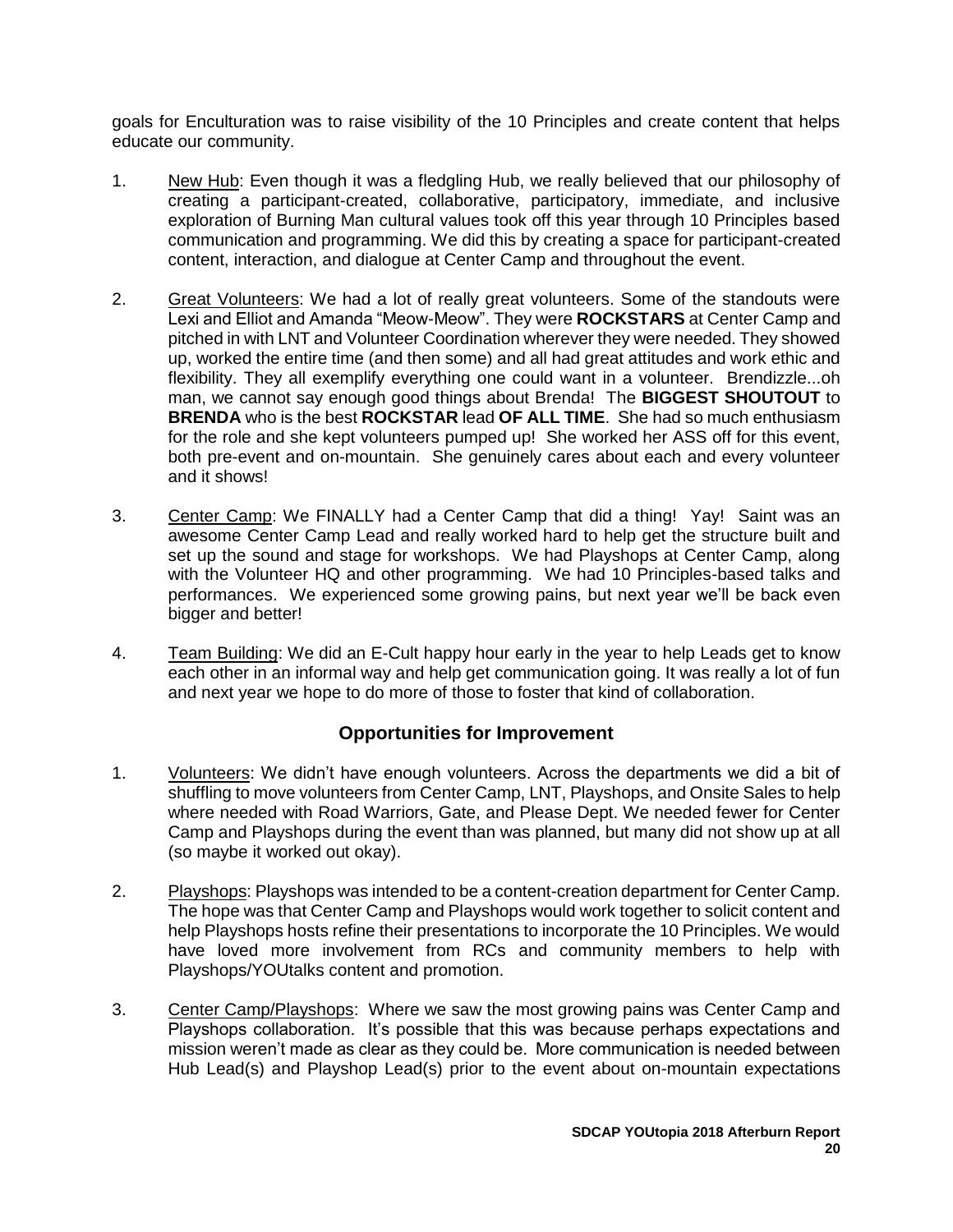(setup/teardown, managing volunteers, taking care of equipment, communications for volunteer schedule and Playshops schedule). A checklist and/or SOP will be created to help manage this process.

- 4. Center Camp Structure: The Center Camp structure is great as-is. We know how to set it up now! However, it would be great to have more fabric or decorations (flags, banners, signage). It would be also a good idea to add lights to Center Camp to allow for early evening DJ sets and Playshops. Center Camp had borrowed sound equipment. It would be good to have an event-owned PA.
- 5. Ice Management: The ice vendor is fine; however, if unused bagged ice continues to be returnable, we should over-request an ice pallet rather than risk running out during the event. Suggest increasing the ice order to add an extra pallet. Additionally, we need better allocation and tracking of ice to Operations departments. Please Dept. would take bags of ice to deliver, but then departments also sent someone to pick up ice. While the ice shortage during the event may not be completely due to this over-distribution, it would still be a good idea to track inventory better.
- 6. Cross-Department Gatherings: Cross department informal gatherings might've helped collaboration. For example, there could be an E-Cult and Content Hub collaboration for Playshops development and placement throughout the venue to promote integration of the annual theme and 10 principles.
- 7. General Communication: Communication on a formal level (emails, etc.) seemed to go ok, but it was hard to know who had read what and if they were working on assigned tasks. Communication on the informal level (messenger and texting – which were both verboten), was a time-suck. We need to communicate better with department leads about expectations and the best ways to communicate with Hub Leads and each other when there's an important deadline. Leads didn't respond to email communications, even to say they were working on a request or to give updates on projects. Some update would have been better than no update.
- 8. Commitment to Attend Leads Meetings: Not all Leads made a commitment to go to monthly leads meetings. We should create some sort of document or outline for leads with expectations and time commitments.
- 9. Information Sharing: Co-Leads should pass on meeting information to their co-leads to clue them into deadlines and responsibilities. Meeting minutes help with this too – but for looming deadlines, department leads should work together.
- 10. Ideas to Grow Hub: Throughout the year (i) sponsor, promote, and attend meet-n-greets, community events (YOUtopia table at Pride, Figment, and greater visibility for YOUtopia Volunteer Fair); (ii) build a presence on social media in discussions, posting articles, sharing ideas, fostering art projects; (iii) collaborate with CoLab to host Playshops throughout the year that also promote YOUtopia, volunteering, and 10 Principles; (iv) work with RCs and Communications Dept to develop enculturation materials, interactive projects (for Center Camp and throughout the event); and, write Area 10 Journal newsletter topics that address current community concerns, and 10 Principles. Most importantly, next year, everyone should show their faces and come support E-Cult by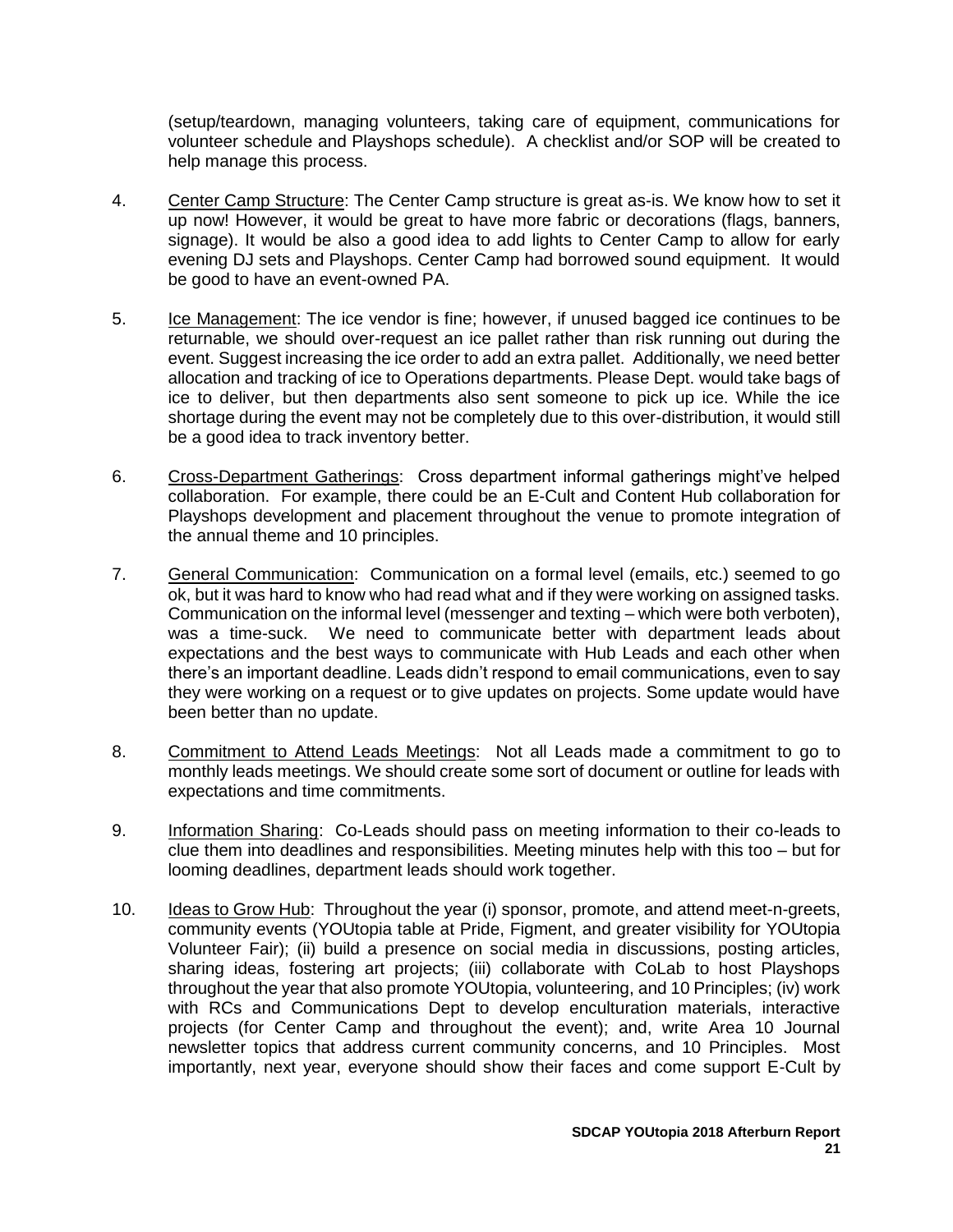stopping by Center Camp, and giving YOUtalks, promote volunteering until your faces are blue, mentor and encourage new volunteers and leads.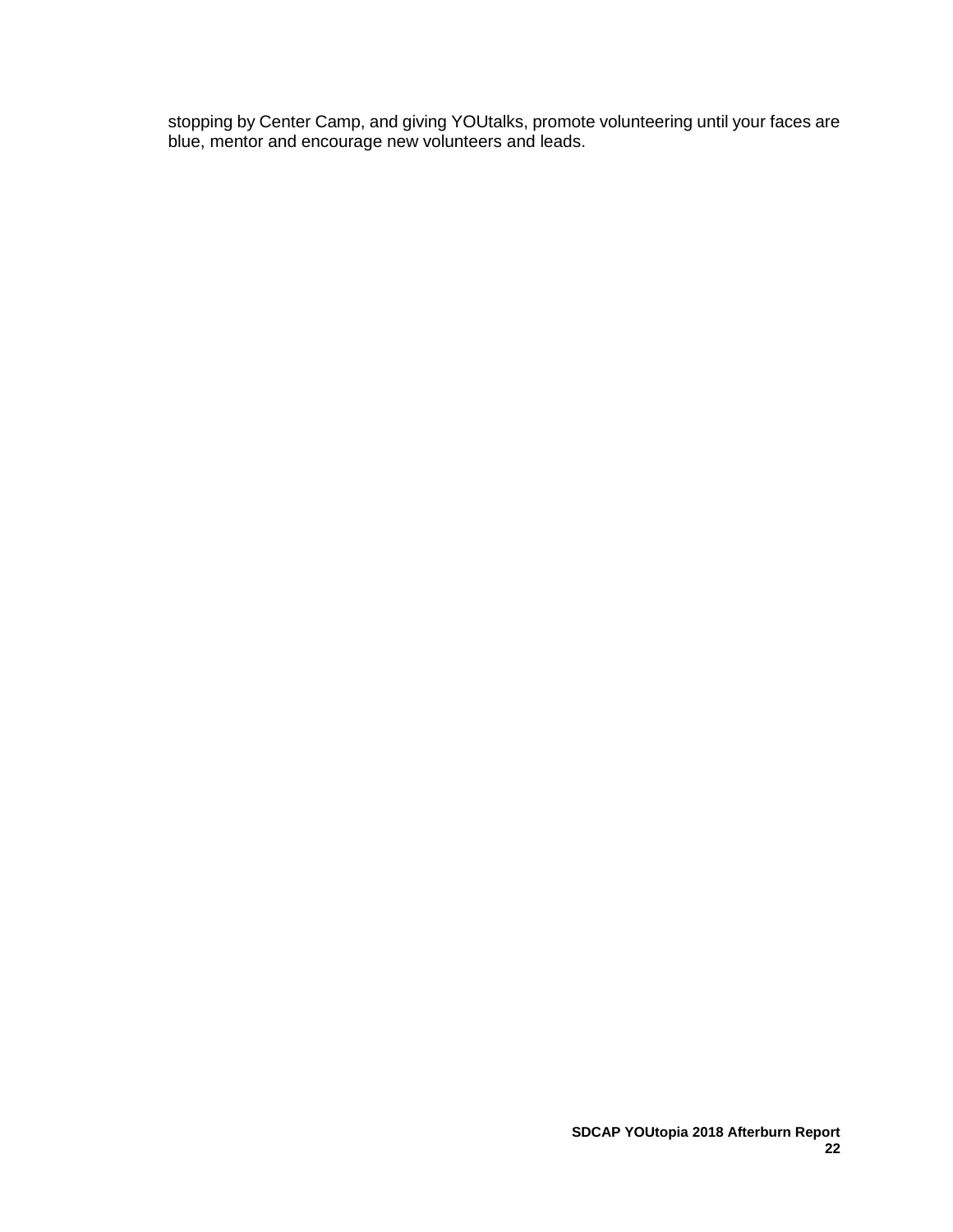# **In & Out Hub 2018 Afterburn Report**

<span id="page-24-0"></span>**Hub Mission**: The In & Out Hub is responsible for all entry, traffic flow, parking and exit operations at YOUtopia. Our functions begin pre-event with ticket processing and transportation layout, and grows in responsibility and complexity on-site with the operation of the gate, parking lots, and transportation system.

**In & Out Hub Leads**: Portals and Merms.

**In & Out Hub Structure**: There are 4 departments within the In & Out Hub

- 1. Gate (Led by Mikie T & Sabella): This crew ensures you have adulted properly by acquiring a ticket, parking pass, and have left your dog, cat, or small farm animals at home. They will also search your car for the glass you weren't supposed to bring, including pickle jars and mirrors! This team works with Greeters, Ticketing, and City Planning to help you reach your desired destination. Critical thinking and communication skills are a must.
- 2. Greeters (Led by Jim and Sara): Greeters are the folks who welcome participants with open arms into YOUtopia, while making sure you know where you're going, answering your questions, and getting you to your place of party as fast as possible! Greeters work with Gate and City Planning to make entry nice and smooth.
- 3. Road Warriors (Led by Kowboy and Sean): Road Warriors make sure we can all fit comfortably in the event, control the flow of all traffic at the event, address issues and make sure everything is smooth and safe for participants. Working closely with City Planning, Road Warriors have a good handle on mapping out how exactly to fit all the cars, RVs, and other vehicles into the event. They'll also kindly ask you to move or be moved if you find yourself parked in the wrong area.
- 4. Transpo & DMV (Led by Rob and O'Ryan): The Transportation crew keeps it moving by facilitating shuttles and art cars to help cruise participants around YOUtopia in style. Transportation also provides ADA Shuttle Service for mobility-challenged participants and other YOUtopians to enjoy the event. The Department of Mutant Vehicle division approves and licenses art cars to help cruise participants around YOUtopia in style.

## **What Went Well**

<span id="page-24-1"></span>Overall the In & Out Hub did a great job this year. The main goals of the Hub Leads this year was to run an efficient, problem free Hub with empowered leads who enjoy the experience and keep things running smooth on the mountain. We think we succeeded as the majority of the team was amazing with no major issues. Voted best Hub of YT 2018 (well, we voted for ourselves, but hey, we did great, so why not!?)

Some highlights this year were:

1. Low Wait Times: Gate and shuttles flowed well and wait times averaged under 10 minutes. Participants were really happy that they didn't have to wait long, especially at Gate!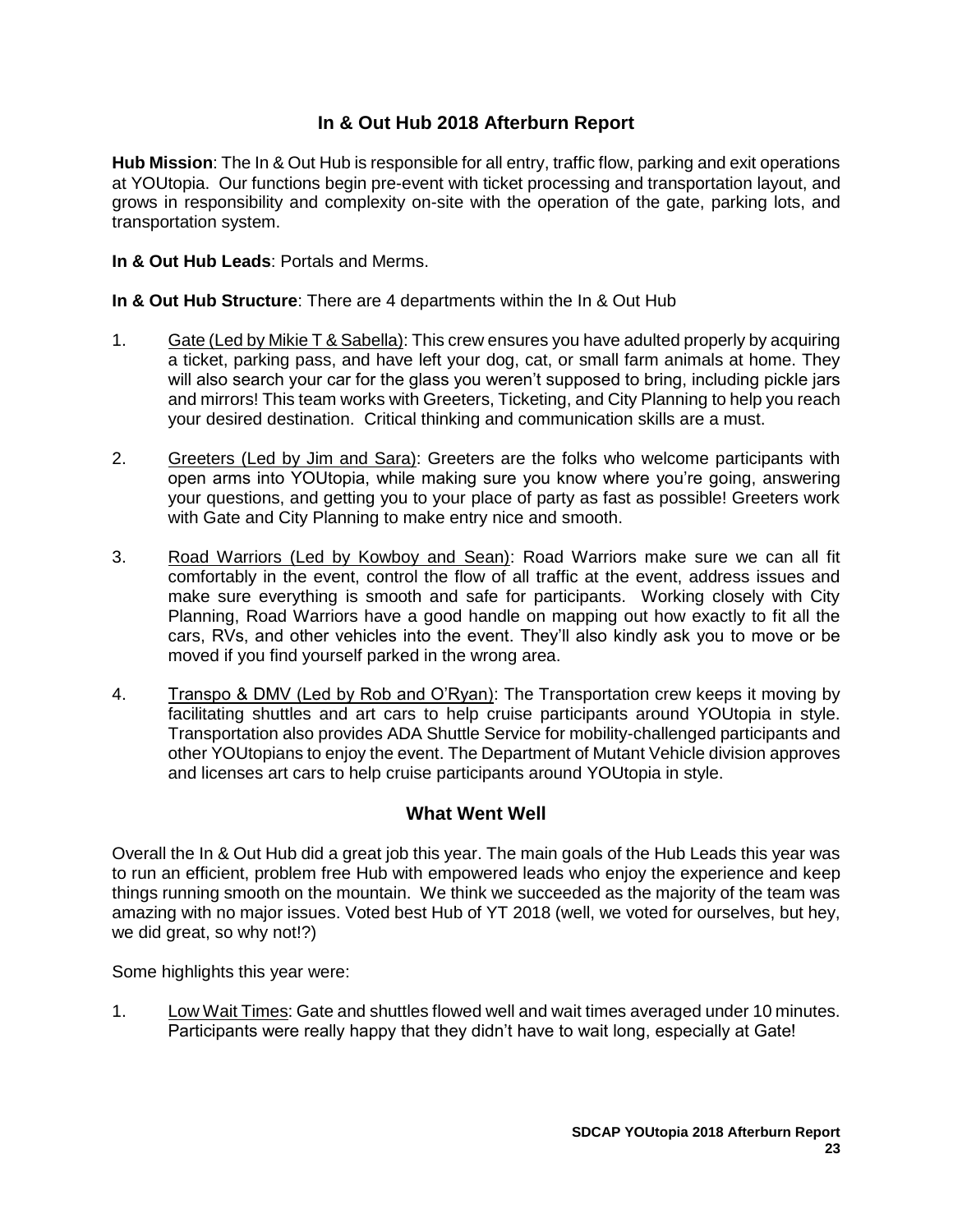- 2. Info Share: There were no printed maps this year; however, Gate and Greeters did an excellent job of informing participants where they needed to go.
- 3. Team Work: Gate and Transpo Leads really stepped up. Mikie T and Sabella were a great team and rocked it at the Gate. O'Ryan and Rob ran Transpo with virtually no supervision.
- 4. Efficient and Collaborative: The In & Out Hub continues to work more efficiently each year. Department leads worked collaboratively at planning meetings with each other and other Hubs. This approach really encouraged cooperation and helped to alleviate problems onsite as each person stepped up to manage issues as they arose.
- 5. Sufficient Resources: For the most part we had all the resources that we needed to get the job done (cones, carts, scanners, radios, shuttles).

- <span id="page-25-0"></span>1. Road Warriors: The Road Warrior Department experienced many challenges this year. As the In & Out Hub Leads, we had almost no control, knowledge, input, and/or influence over the department as it was mainly handled by a Producer due to communication issues with the leads. This was a big issue and we should have handled it earlier in the year. As a critical department, Road Warriors must be area of focus for more efficiency before and during the event.
- 2. Volunteers: Although we managed, we did not have enough volunteers to run the Hub. We had 122 volunteers but 161 are needed to run the Hub efficiently. Additionally, although we mainly shadowed Gate times for most all departments in the Hub (and the hours were fine), all department leads should be working Sunday for participant breakdown and exodus.
- 3. Kubotas: This year our Hub was responsible for Kubota distribution and management. It was a mess. Hub Leads did not step up to collect, distribute, and keep track of the Kubotas and it was a complete free for all with department leads constantly asking for Kubotas. Next year it needs to be revamped or maybe returned to previous years. At a minimum, get all Hub leads on the same page. Additionally, the event needs additional Kubotas to function efficiently. With 5 more Kubotas, there would have been less issues. Even with distribution issues there were not enough for every department to do their job efficiently. For example, the Please Dept. as a 24-hour department should have 2 Kubotas at all times. Finally, Medical, Safety, Rangers, and Fire Safety needs to be better organized ahead of time in terms of needs.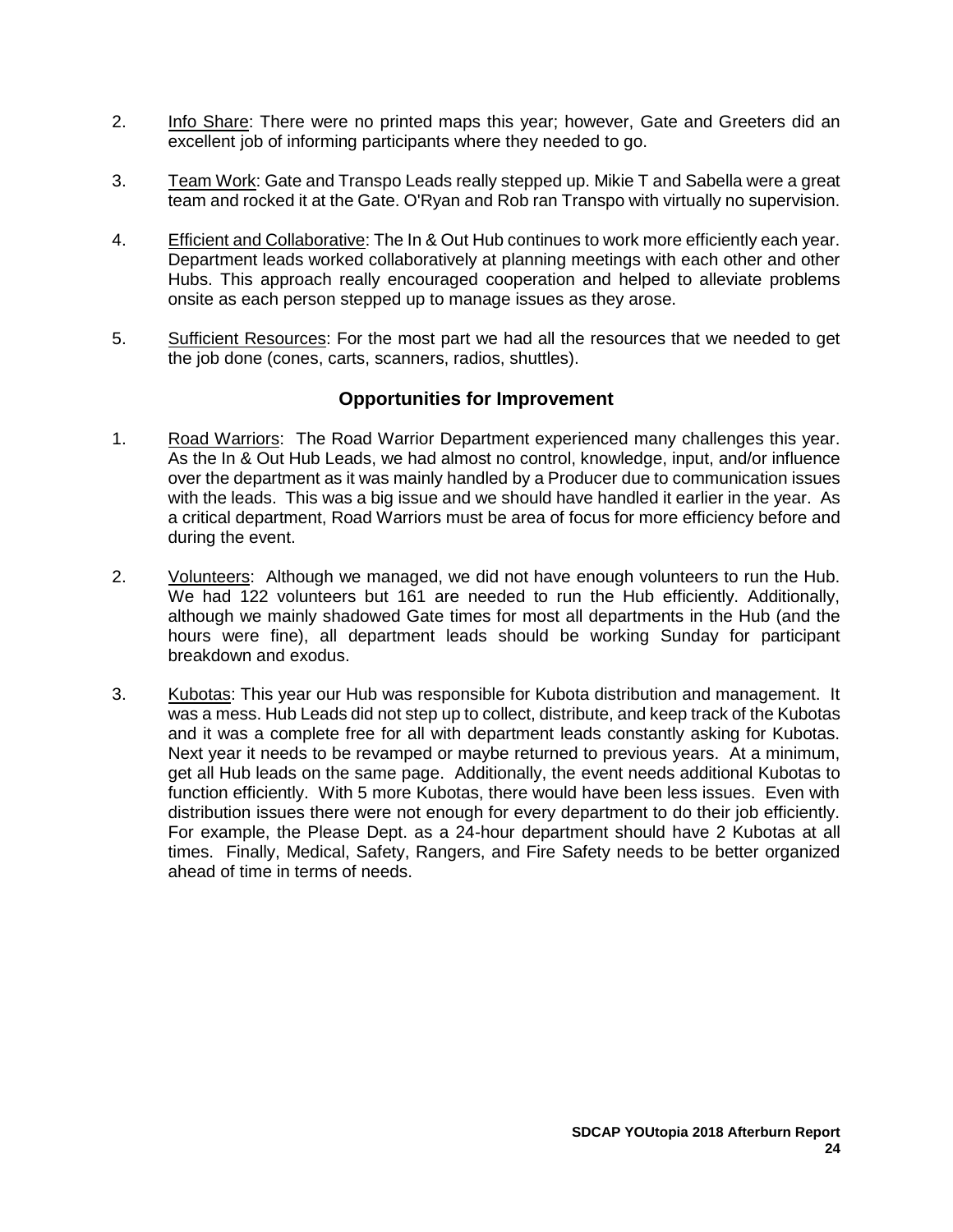# **Logistics Hub 2018 Afterburn Report**

<span id="page-26-0"></span>**Hub Mission**: The Logistics Hub is responsible for on-site infrastructure. Our main job is providing other departments with food, shelter, equipment, and supplies they need to do their job. We also support some theme camps and artists directly by supplying power and occasionally labor.

**Hub Leads**: Sam and Danksa

**Logistics Hub Structure**: There are 4 departments with the Logistics Hub

- 1. Commissary (Led by Yin and Josh): This team makes sure all of our hard-working volunteers get fed, doing our best to meet the dietary needs of the crew. We organize meal flow, wash kitchen utensils and equipment and serve up yummy food prepared offsite and serve it while having fun!
- 2. Dispensary (Led by Klutch and Professor): The Dispensary crew are the people you need to see to check out (and back in!) event equipment or supplies you need to get your job done. This team staffs the Dispensary during open hours and keeps meticulous records of who took what, where, and when.
- 3. Wolfpack (Led by Tank): Abiding by their motto, "First to Come, Last to Pull Out," the Wolf Pack are a die-hard crew. Literally building the event from the ground up, this crew sees to it that the infrastructure for our fair YOUtopian city is in place for the event. They are also responsible for disassembling everything at the conclusion of the event so our city leaves no trace.
- 4. Special Projects (Led by Jesse): Special projects responsibility is creating signage that is needed for placement throughout the venue.

#### **What Went Well**

<span id="page-26-1"></span>For the most part, all departments in the Hub did well this year and things went as planned. The primary goals of the Hub Leads this year were solid communication with the entire Hub, create a less dusty/dirty Commissary and have a good working inventory of supplies with Dispensary and good equipment with no losses.

The good stuff:

- 1. New Purchasing Process: We had a new lead role this year, Purchasing Lead. The Purchasing Lead wasn't within any one department per se but was a part of the Logistics Hub. The Purchasing Lead worked directly with the SDCAP Treasurer to get things purchased/managed. This was a brilliant approach to the tough job of purchasing not only equipment, etc. for the event but also the tons of little things that have to be purchased/coordinated. It really helped keeping the acquisitions and costs on budget and also created checks and balances. Overall, just a great idea and it worked really well.
- 2. Great New Equipment Vendor: We used a new vendor this year for equipment and carts and it was great! Their prices were competitive and they were very responsive, not to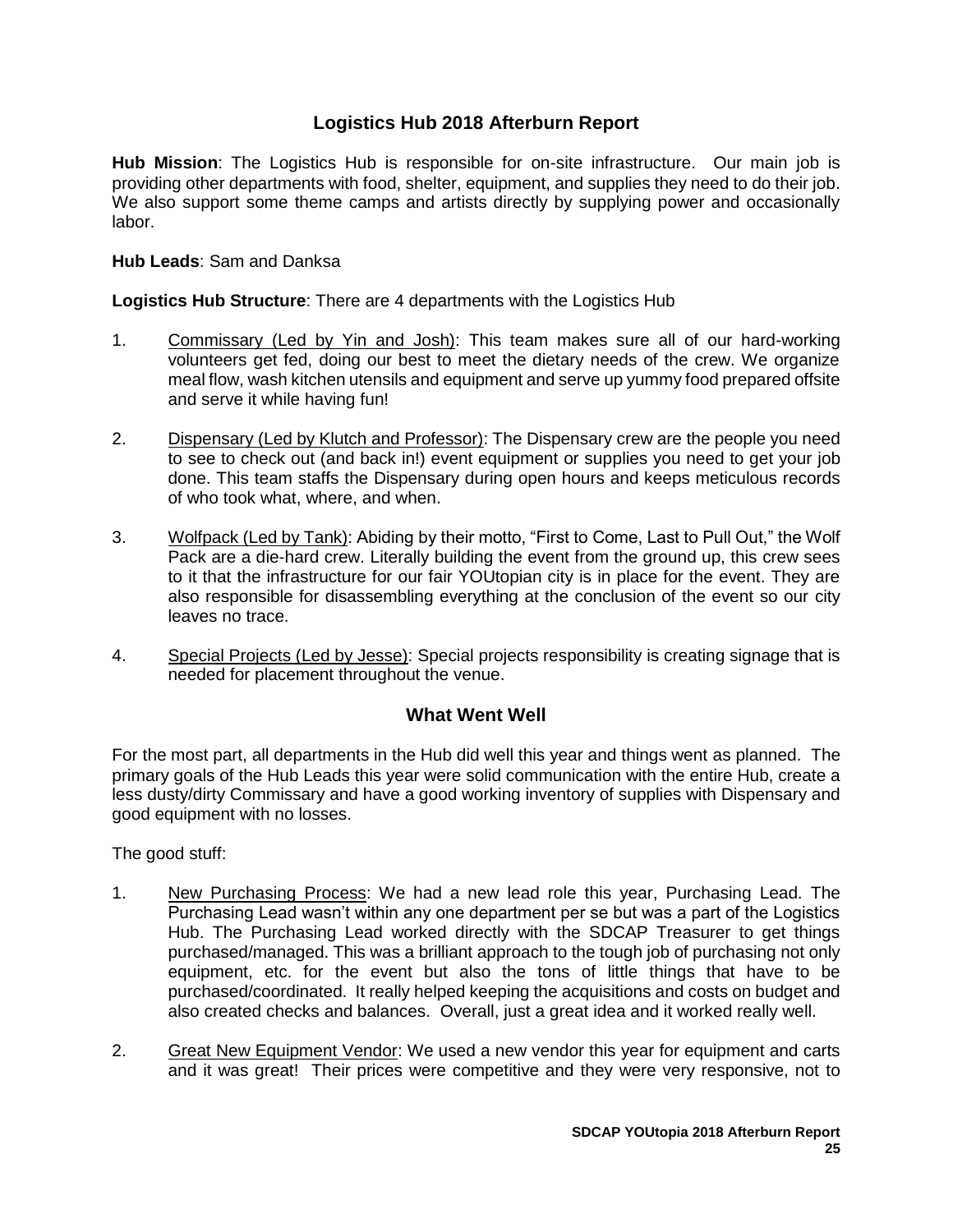mention they had solid equipment. We also used some other vendors that we've been using for years and, as usual, they were easy to work with and we're happy with their services.

- 3. Commissary: We had a new Commissary vendor and they did a good job as well. Their food was good and people generally seemed happy with the choices and quality. We were able to also secure a two-year contract with them so we already know what our costs will be for the 2019 event, which is great when you're dealing with budgets.
- 4. Less Equipment Loss: Overall, we had much less equipment loss this year (radios, specifically) than we did in 2017. This made the Producers happy that their budget wasn't hit for people losing expensive equipment.
- 5. Power Grid: The power grid was handled really well this year, especially compared to last year. Planning began much earlier in the season and it was a solid plan going in regarding the equipment needed. We had onsite help from the vendor, which was cool. Additionally, we had a really key volunteer that knows electrical and he was instrumental in getting the equipment arranged and cued up onsite.
- 6. Hub Collaboration: We had great collaboration within our Hub and we were able to manage the set-up of Ops perfectly and we had plenty room. There was great communication among all the departments within the Hub.
- 7. Rockstar Leads: We had some real rockstar Department Leads this year that really helped us be a success. The Wolf Pack Department Lead, Tank, crushed it. His team really loves him and he is an integral part of WP. Tank has impressive stamina, works very well with tools and equipment and assists where ever he is needed. In Dispensary, a new Lead, Professor, had smashing leadership and rapport. Professor really works well with his team and very intelligent and able to keep a good flow and direction going. In Commissary, Yin super stepped up his leadership this year and made some major improvements from 2017.

- <span id="page-27-0"></span>1. Inter-Department Coordination: Departments such as City Planning and Safety need to work more closely with Logistics to get things managed onsite (both pre-event and on mountain).
- 2. Overworked Volunteers: As it seems to happen each year, some Leads and volunteers are overworked and/or overstretched. We really need to get this figured out as the burnout is real.
- 3. Strike Team: We need to create a specific strike team or require more leads stay for strike. It's not fair that the tiny strike team always seems to be comprised of volunteers from Wolf Pack. It needs to be addressed and a solid plan for managing strike both on-mountain and unloading at CoLab afterwards (also, add loading the truck pre-event).
- 4. **Unnecessary Use of Wolf Pack:** Wolf Pack volunteers are not there to fix things like broken RV pumps, help someone locked out of their car or provide jumps to dead vehicles.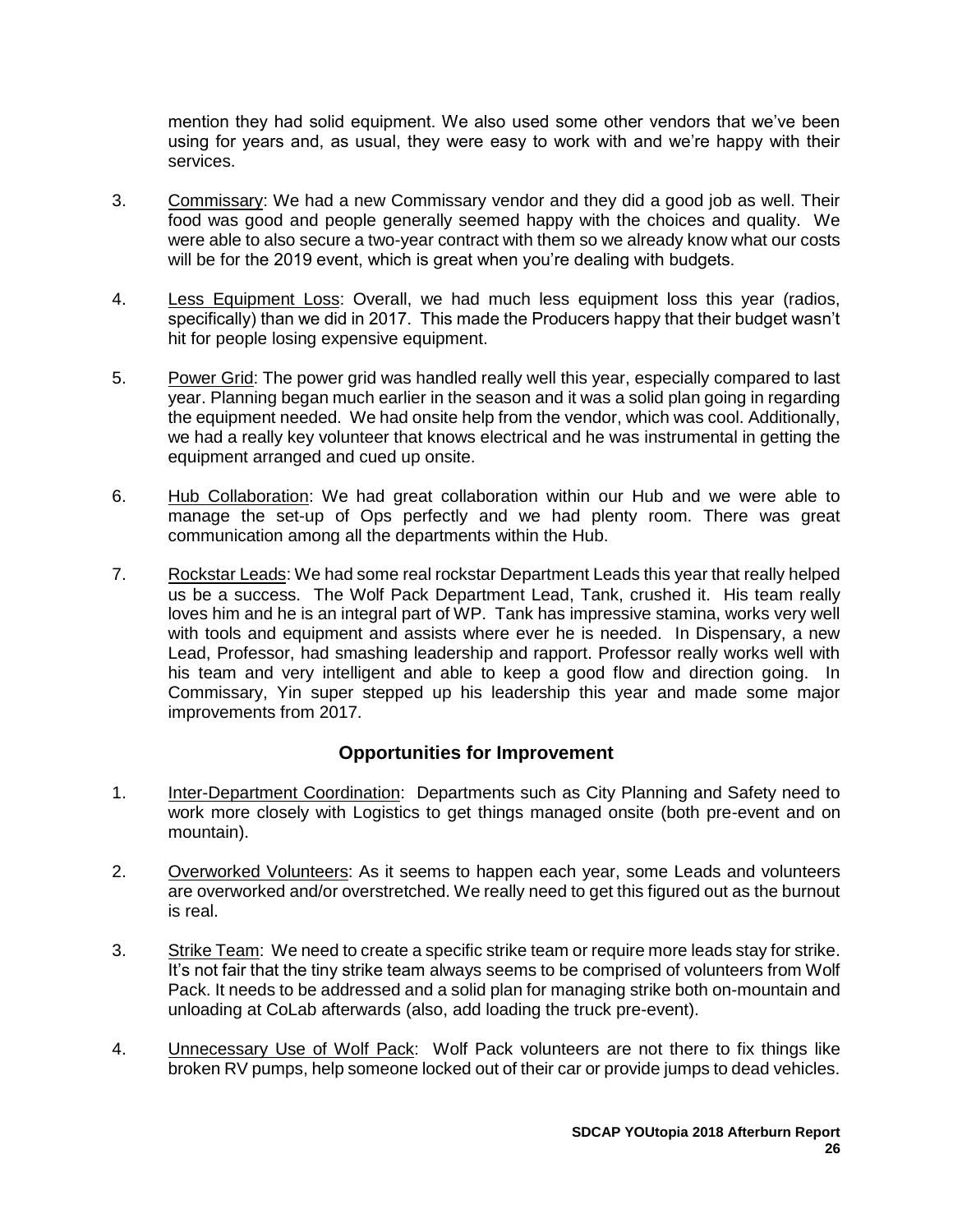Wolf Pack is there to support the event. That's not to say Wolf Pack can't help out people from time to time, but the main goal is event support and we can't handle car repairs, etc. on demand as often was the case (expectation) this year.

- 5. More/Better Tools/Resources: We need more Wolf Pack volunteers (with skills), better tools, including safety tools. We need more forms of transportation. We could use a better method to store carports offsite. We need to look at obtaining more tools (auger, more hand tools, more materials for building rebar, commissary shelves, etc.). Also, as we learned this year, we need to have a HazMat kit or a bug out bag for HazMat situations. We need a better fuel distribution system. We either need a new fuel tank for fuel deliveries or make that part of the contract from a vendor. The vendor fills this year were so much quicker and easier (efficient!), even though that fuel truck was a little offensive.
- 6. Fleet Management: The Kubota fleet management was a bit of a shitshow this year. We should have the Kubota fleet back at Logistics Hub mainly because it's easier to control the fleet in a central space. This year the person in control was at Gate but the Kubota's were parked up at Ops. Logistically, it didn't work. Also, in addition to being central, we are in a much better position to train, store keys and track use if the fleet is managed by Dispensary, at Ops.
- 7. Volunteer Incentives: We need more incentive for volunteers who are there very early and stay very late (cheaper tickets, more food, more schwag, other perks, etc.). If people have to take 3 days off of work to stay and wait for equipment to be delivered or picked up and for the strike team, we need to help them with some incentives or feel more appreciated.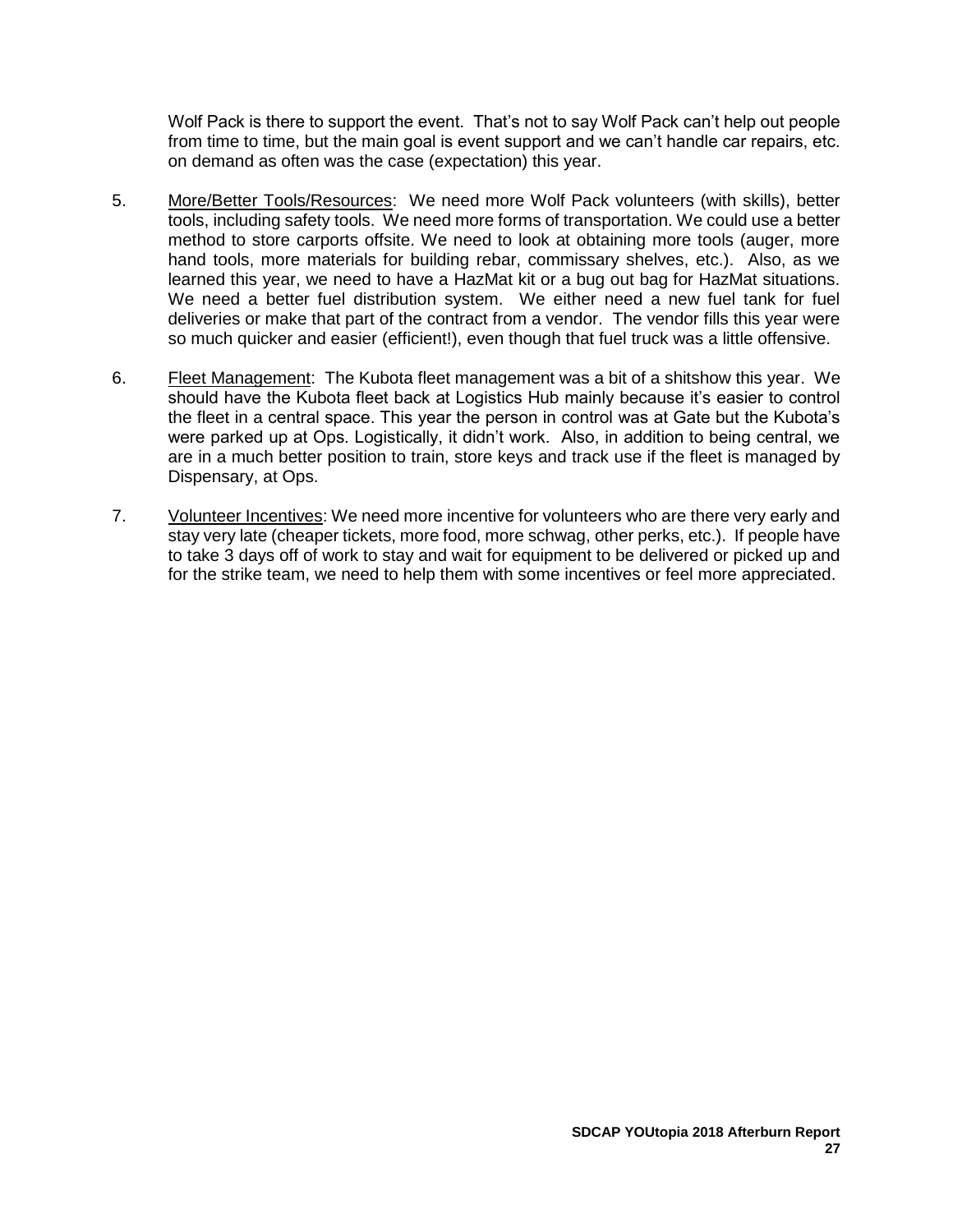# **Safety Hub 2018 Afterburn Report**

<span id="page-29-0"></span>**Hub Mission**: The Safety Hub monitors most aspects of physical and environmental safety pre, during and post-event. The Hub Leads are tasked with creating the safety plan and developing, documenting and enforcing all safety policies, with the support of the event Producers and under the supervision of SDCAP. The Safety Hub also creates and delivers training for YOUtopia leads in emergency and radio protocols throughout the year and at our annual on-site safety training event – SAFEtopia.

#### **Safety Hub Leads**: 51 and Mystic

**Safety Hub Structure**: There are 7 departments within the Safety Hub:

- 1. Medical: YOUtopia's Medical team this year was provided by RGX Medical, a contracted vendor. The contract with RGX was modified to limit hands-on patient care to only EMT - Physician level.
- 2. Rangers (Led by Esoterica)/Harm Reduction: Rangers were re-energized this year, with 19 Rangers supporting the event. Harm Reduction was modified this year due to the unavailability of Zendo to staff the event. A combination of Green Dot Rangers and 2 additional California licensed clinicians provided care to those requiring harm reduction assistance.
- 3. Security: Security for the event was provided by High Rock Security, a contracted vendor, to manage perimeter control, non-ticketed individual evictions, non-medical emergency response, equipment safety, and general participant safety.
- 4. Fire Suppression (Led by 51): Fire Suppression was added this year and included 4 certified professional firefighters and 1 fire chief.
- 5. Fire Performance and Fire Art (Led by Dom and Wendy): Fire Art Safety and Fire Performer Safety teams were similar to 2017 and ensured that all fire safety activities were in-place.
- 6. Crisis Management: These services were new this year and were provided by Wellness Vybz, a contracted vendor. 2 California licensed clinicians were on-call 24/7 to handle incidents involving 5150's, domestic violence and sexual assaults.
- 7. Dispatch (Led by Tonto): Dispatch was created to help integrate all Safety related elements.

#### **What Went Well**

<span id="page-29-1"></span>1. Fire Suppression: Fire Suppression services were added this year, with SDCAP purchasing a type VI Engine skid unit (mounted on a Ford F250) and the hiring of 5 professional firefighters. The fire skid unit has a 250-gallon water tank, a Honda 20HP motor and Waterous fire pump. This pump has a 1.5<sup>"</sup>, 1<sup>"</sup> and 3<sup> $4$ "</sup> output and a 2  $1/2$ " suction inlet. Initial testing clearly showed that the pump is capable of pumping to all hose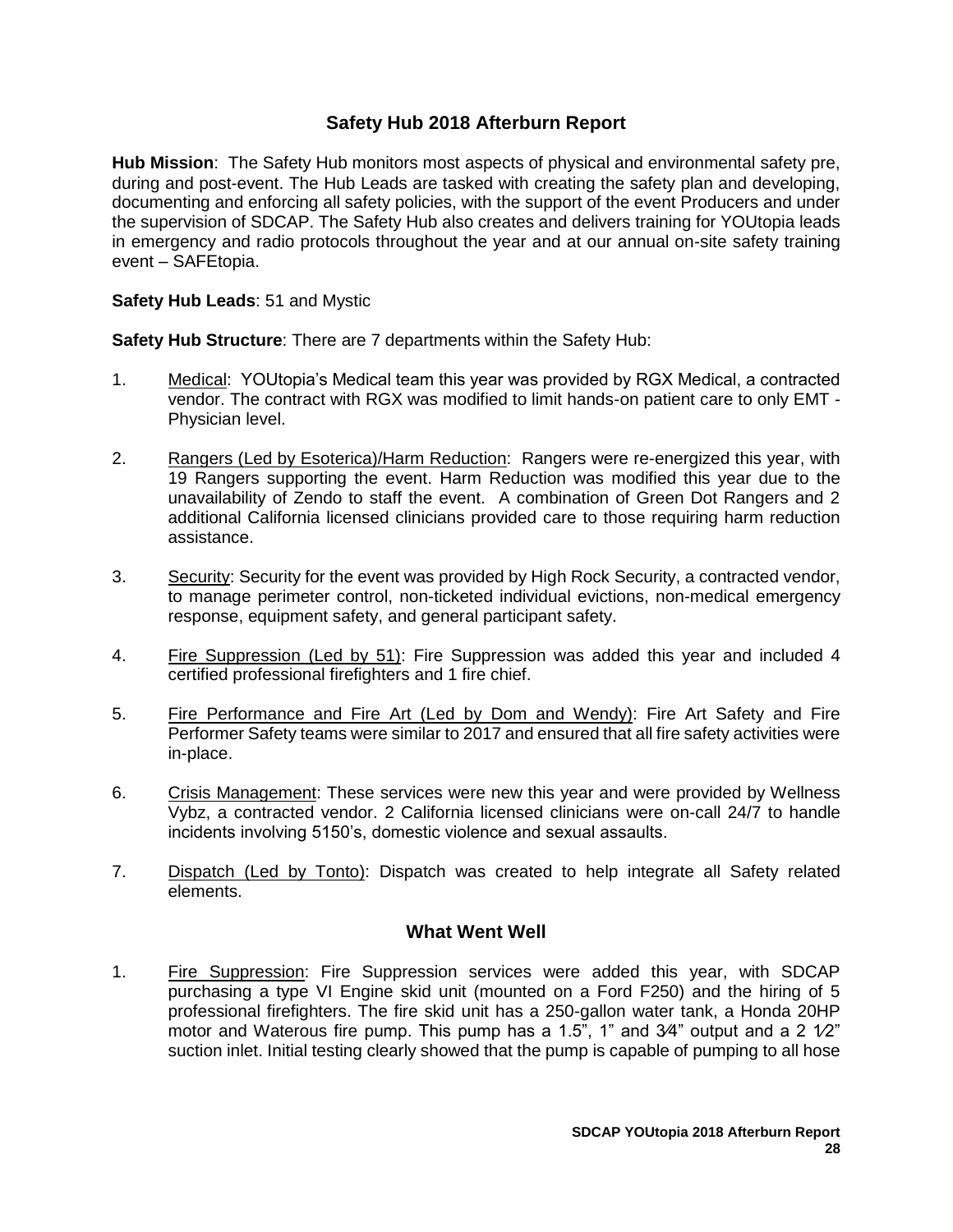lines at 100 PSI and 65 GPM – more than enough to tackle a small brush fire or initial RV fire start.

Water sources on the mountain were limited to 8 hydrants of varying output. Certain areas of the mountain have limited hydrant access or limited water flow from existing hydrants. One consideration for next year is to rent a 1500-gallon water tender to augment those limited hydrants. All hydrants were tested by the fire crew the day before the event. A professional fire crew was hired, and paid per 24-hour shift (very inexpensive). Chief Frank Padilla Jr. took command of the fire crew with Captain Doug Kilpatrick, Lt Joey Villasista, and firefighters Lawrence Green and Joshua Munsch supporting. In addition, two volunteer firefighters trained with the crew in the event they were needed (Wendy Sorber and John Kalman).

In total, the Fire Suppression team responded to 24 calls for service (pre- event thru post).

- 2. Managed Incidents: Among others, some of Safety's well-coordinated responses were:
	- A. HazMat Spill: The Fire Suppression team had one semi- serious / moderate call – an approximately 20-gallon diesel fuel spill. At approximately 2035 hrs on Thursday night, fire responded to a report of a hazmat incident on the main paved road of the campground (no fuel entered the dirt on the sides of the road). The FS crew immediately covered the diesel with dirt from the side of the road, then it was allowed to stay in-place for approximately 1 hour. With the help of two Wolfpack volunteers, the dirt was removed and stored in six 55-gallon drums for later removal by a hazmat disposal company. Rangers and Road Warriors assisted with traffic control for the 3-hour road closure.
	- B. Vehicle into Structure: On Saturday at approximately 1015 AM, Safety responded to assist HRS and Rangers on a report of a vehicle into a structure. On arrival, Fire inspected the structure for integrity and verified that no persons were trapped in the two tents. It appears a Polaris Ranger was parked approximately 100' from the final stopping point and slightly uphill with the vehicle left in gear (not park). The vehicle then rolled down the hill unattended and impacted a shade structure surrounding several tents. The shade structure was moderately damaged. After all organizations completed their inspections and reports, the vehicle was removed and the tent structures partially repaired.
	- C. Vehicle on Berm: On Saturday night at approximately 2230 hrs, fire responded with Rangers to a report of a vehicle over the side. On arrival it was noted that a vehicle was high-centered on a berm overlooking Indian Flats. The vehicle was unstable, with 2 wheels (one front, one rear) off the ground. The vehicle owner approved us pulling her vehicle back onto the upper area. Minor damage to the vehicle passenger side undercarriage was noted.
- 3. Training: The Fire Suppression crew performed multiple drills each day to hone operational skills for pump operations, fire suppression, hose extension and hydrant testing of the fire skid purchased by SDCAP.